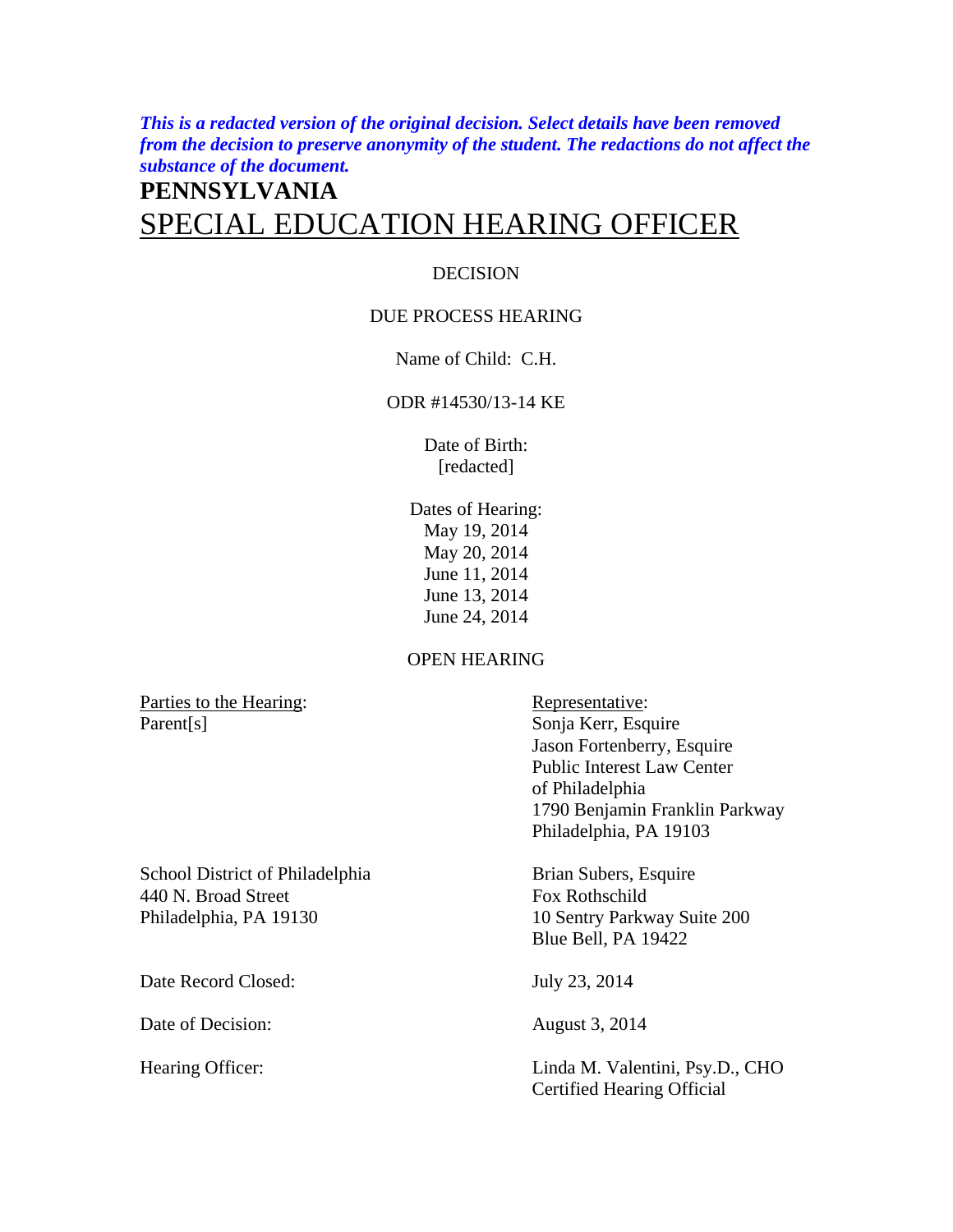#### Background

Student<sup>1</sup> is a teen-aged student who resides with Student's mother [hereinafter Parent] in the School District of Philadelphia [hereinafter District] and is eligible for special education under the current classifications of autism and speech/language impairment. During the 2013-2014 school year Student attended a District high school and completed the  $9<sup>th</sup>$  grade. Student's Parent requested this hearing, alleging that during the 2013-2014 school year the District denied her meaningful participation in the decision-making process regarding Student's education, and denied Student a free appropriate public education.

#### Issues

- 1. Did the District significantly impede the Parent's opportunity to participate in the decision-making process regarding the provision of a free appropriate public education [FAPE] to Student in any or all of the following ways:
	- a. Promising the Parent that an iPad would be provided but failing to notify Parent that compliance was delayed/not forthcoming; and/or
	- b. Promising the Parent that a 1:1 aide would be provided so Student could attend regular education art and gym but failing to notify Parent that compliance was delayed/not forthcoming; and/or
	- c. Implementing a "distributed practice" model for speech therapy without notifying the Parent; and/or
	- d. Not having meaningful discussion with Parent about an ESY program; and/or
	- e. Assigning Student to tasks unrelated to Student's interest in art which the Parent brought to the District's attention.
- 2. Has the District failed to provide Student with FAPE during the 2013-2014 school year in any or all of the following ways:
	- a. Failure to comply with the requirement in Student's Individualized Education Plan [IEP] that Student be provided an iPad as assistive technology; and/or
	- b. Denial of Student's ability to participate in the Least Restrictive Environment through failure to comply with the requirement in the IEP as amended by a Notice of Recommended Educational Placement [NOREP] that Student be provided a 1:1 aide so that Student could participate in regular education art and physical education classes; and/or

1

<sup>&</sup>lt;sup>1</sup> This decision is written without further reference to the Student's name or gender, and as far as is possible, other singular characteristics have been removed to provide privacy.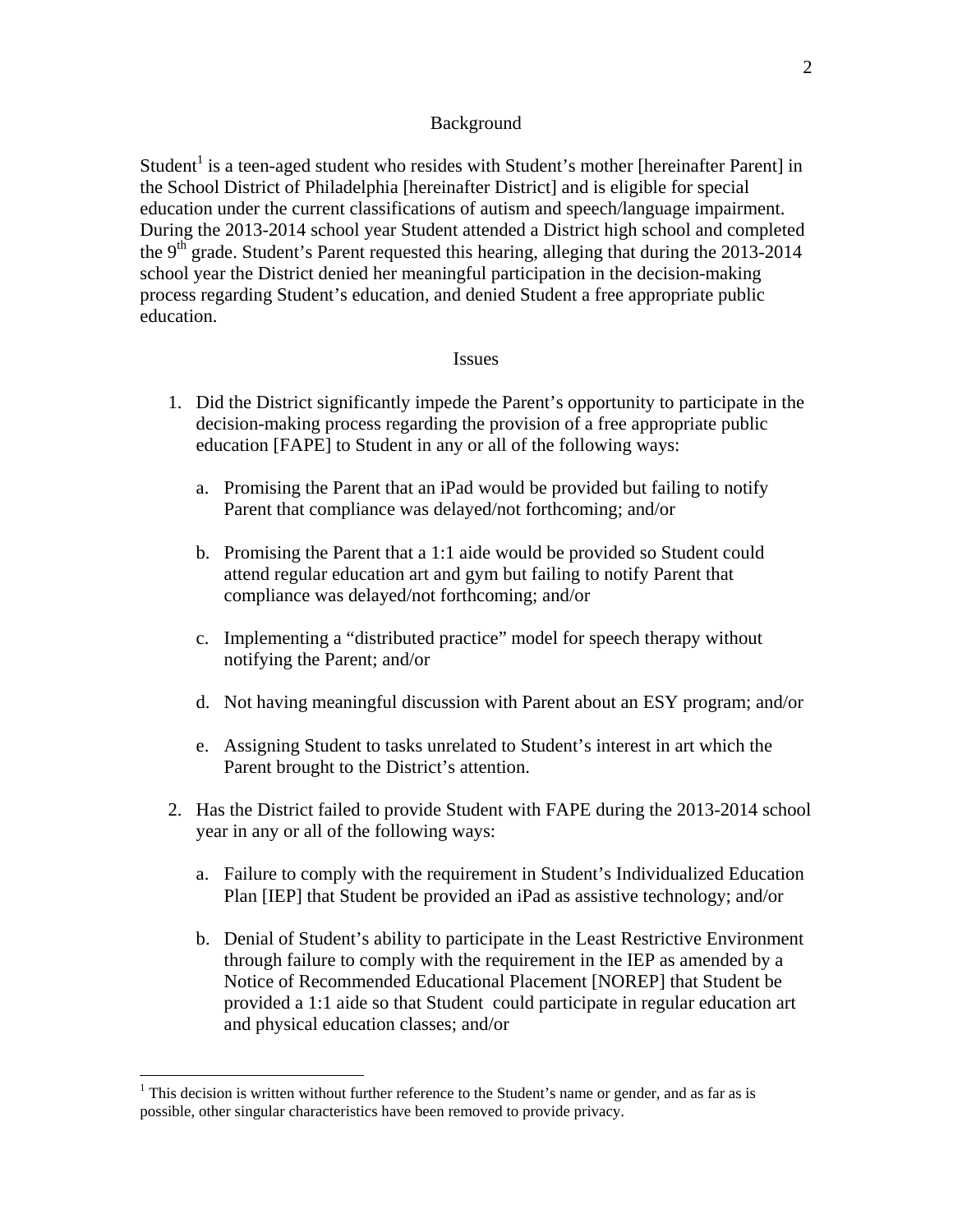- c. Denial of appropriate speech/language services based on Student's individual needs; and/or
- d. Instructing Student using inappropriate present levels of educational performance; and/or
- e. Failing to provide meaningful transition planning to develop Student's interest in art and excluding Student from a related career and technology course; and/or
- f. Predetermining Student's 2014 ESY program by making decisions about the amount and duration of services outside the IEP process and failing to consider Student's individual circumstances; and/or
- g. Failing to appropriately address bullying of Student thus impeding Student's ability to receive FAPE?
- 3. Has the District discriminated against Student because of Student's disability in violation of Section 504 during the 2013-2014 school year by:
	- a. Excluding Student from regular education art and physical education to which nondisabled peers had access; and/or
	- b. Failing to protect Student from bullying when nondisabled students were protected?
- 4. Should be District be ordered to conduct a comprehensive evaluation of Student?

## Findings of Fact

## Background

- 1. Student is a teen-aged Student who during the course of the hearing was in  $9<sup>th</sup>$ grade at one of the District's high schools. Student is eligible for special education under the primary disability category of autism and the secondary disability category of speech and language impairment.<sup>2</sup> [(S-6, S-74]
- 2. During the 2012-2013 school year, Student's  $8<sup>th</sup>$  grade, Student attended a District middle school [hereinafter middle school] in a supplemental autistic support program. An IEP meeting was held on April 19, 2013 and the Parent approved the IEP on the ensuing Notice of Recommended Educational Placement

<sup>&</sup>lt;sup>2</sup>Student was previously classified in the category of intellectual disability, based on cognitive and adaptive deficits found on the last full assessment of cognitive abilities in a 2008 revaluation using the Wechsler Nonverbal Scale of Ability and the Stanford Binet 5<sup>th</sup> Edition Abbreviated test composite. These results were consistent with prior evaluation results from 2005 using the Stanford Binet-4<sup>th</sup> Edition. The record is silent as to how and why Student is no longer so classified. [S-72]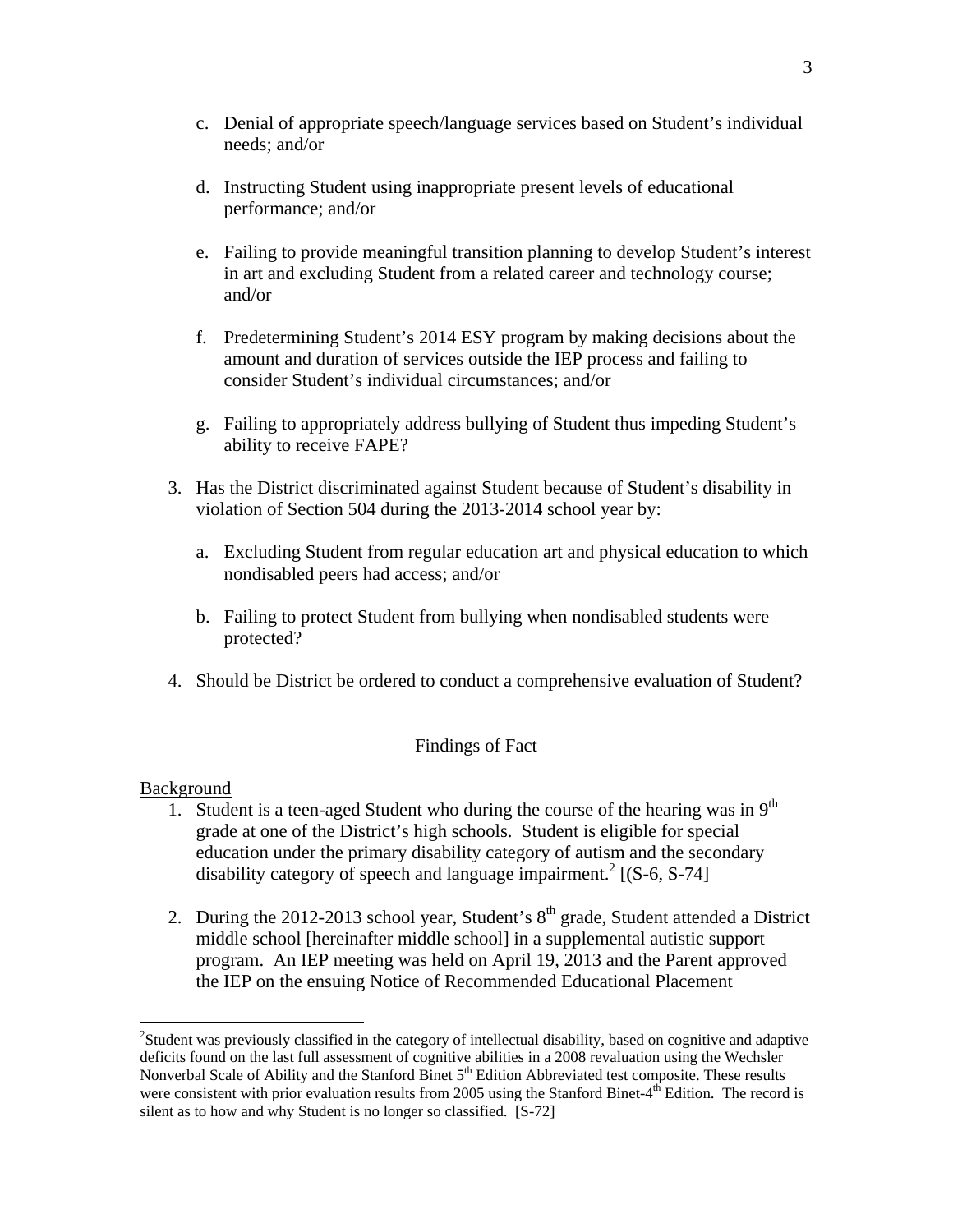[NOREP]. The Parent was represented by counsel at the April 19, 2013 IEP meeting. [S-1, S-2, S-3, S-4, S-5]

- 3. Pursuant to the interim Order of a previous hearing officer<sup>3</sup> the District issued a NOREP on August 16, 2013 for the 2013-14 school year. The NOREP proposed a placement in a district high school [hereinafter high school] and indicated that an IEP meeting would be held on or before September 30, 2013 to revise Student's IEP as necessary in light of the placement at the high school. [S-6]
- 4. The Parent agreed to the placement and to convening an IEP meeting but indicated disagreement with components of the program as contained in the IEP dated April 19, 2013. [NT 1368-1369; S-6, P-5]
- 5. The parties participated in an IEP meeting on September 4, 2013, the first day teachers returned to school, to discuss the IEP and to review and revise as needed. [NT 63, 918; S-7, S-8]
- 6. At the approximately two-hour September 4, 2013 IEP meeting the parties, both accompanied by counsel, addressed the Parent's concerns which included the transfer of Student's iPad and curricular materials from the middle school to the high school, the need for a 1:1 aide to assist Student in the transition to the high school, the Parent's dispute regarding Student's present educational levels as set forth in the IEP, and her desire that Student participate in an art class given Student's interest in that activity. [NT 1241-1242, 1248-1249, 1252-1253; S-7]
- 7. On November 18, 2013 the parties, both accompanied by counsel, held another IEP meeting designed to update present levels of educational functioning based on new academic assessments and to revise goals and objectives. A typographical error regarding ESY eligibility in the prior IEP was corrected<sup>4</sup>. [P-11]
- 8. Not having received the revised IEP the Parent filed a due process complaint in December 2013. When at the January 2014 Resolution Meeting it was discovered that the Parent had not received the revised IEP a copy was provided to her the next day. [S-24]
- 9. The parties agreed to postpone the first due process hearing session scheduled for February 19, 2014 in order to conduct an additional IEP meeting on that date. [S-33]
- 10. The District forwarded a revised draft IEP based on discussions at the Resolution Meeting to the Parent on February 12, 2014 and gave a further revised draft of the IEP to the Parent on February 19, 2014 for review at the IEP meeting that day. [NT 945-946; S-32, S-33, S-34]

 $3$  A final decision was issued under ODR #14056-1213 KE.

<sup>&</sup>lt;sup>4</sup> Although the IEP noted Student's need for ESY, the box indicating non-eligibility was checked.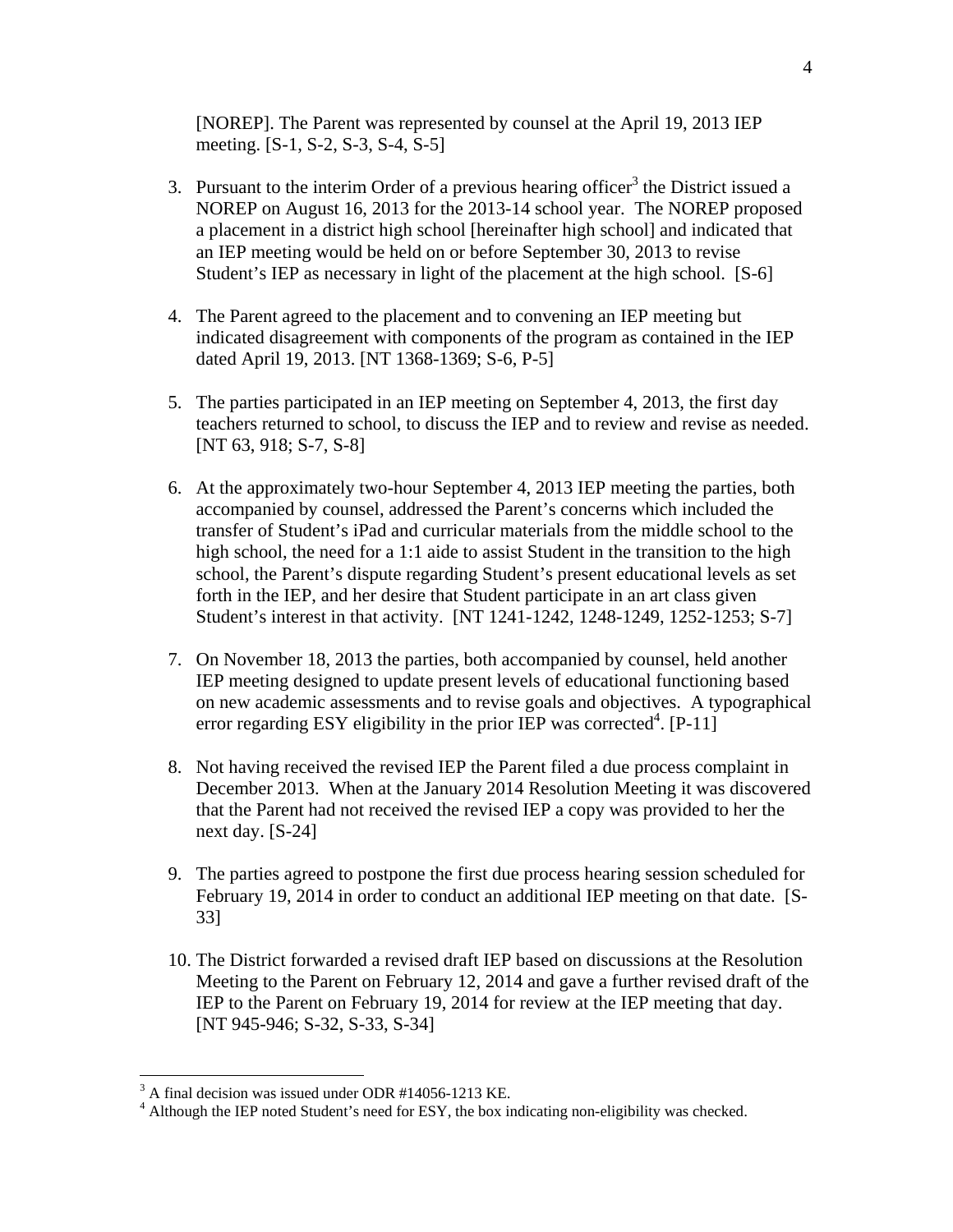- 11. The February 19, 2014 IEP meeting lasted about three hours and both parties were accompanied by counsel. The parties discussed the revised IEP, which included further updated present education levels, additional transition services, revised goals and objectives and the corrected ESY section. The Parent was provided a Permission to Reevaluate at the February 19, 2014 IEP meeting to allow for the Student's triennial reevaluation including updating cognitive and speech/language assessments.<sup>5</sup> [NT 948, 951; S-31, S-36, S-42]
- 12. On March 17, 2014 the parties, both accompanied by counsel, participated for about three hours in a final IEP meeting. On March 21, 2014, the District issued its final IEP to Parent. The District's final IEP included revisions expressly referencing Student's participation in some exploratory art-related Career and Technical Education [CTE] classes and CTE program showcases, increased the level of indirect speech services, and confirmed Student's receipt of Student's own personal i-Pad. [NT 90, 563, 954-955; S-45]
- 13. On March 28, 2104 the Parent through counsel filed the Amended Complaint which the instant hearing addressed.
- 14. The Parent participated in four separate IEP meetings, each lasting between 2-4 hours, was accompanied by counsel, and was provided with multiple drafts of the District's proposed IEPs for each meeting. [NT 63, 158-159, 918, 947, 951, 954, 1251-1242, 1248-1249, 1252-1253, 1256, 1371; P-11, S-24, S-32, S-34, S-42]

## iPad

- 15. Student was provided with an iPad in the  $8<sup>th</sup>$  grade at the middle school and the high school staff was aware of this no later than the September 4, 2013 IEP meeting when the  $8<sup>th</sup>$  grade special education teacher, participating by telephone, explained Student's use of the iPad. [NT 64-65, 68]
- 16. As of the September 2013 IEP meeting, it was the understanding of the high school principal that the special education director had agreed to take care of getting Student's iPad from the middle school. [NT 215]
- 17. Two days after the September 2013 IEP meeting the Parent's counsel sent the District an e-mail confirming the major issues discussed at the IEP meeting, including a request for the transfer of Student's iPad from the middle school to the high school. [S-11]
- 18. Although the District attempted to obtain a transfer of Student's iPad from the middle school to the high school, technical difficulties, including licensing issues, delayed the transfer. [NT 86, 522, 532, 540, 542]

 $<sup>5</sup>$  As of the end of the hearing the Parent had not yet signed the Permission to Reevaluate.</sup>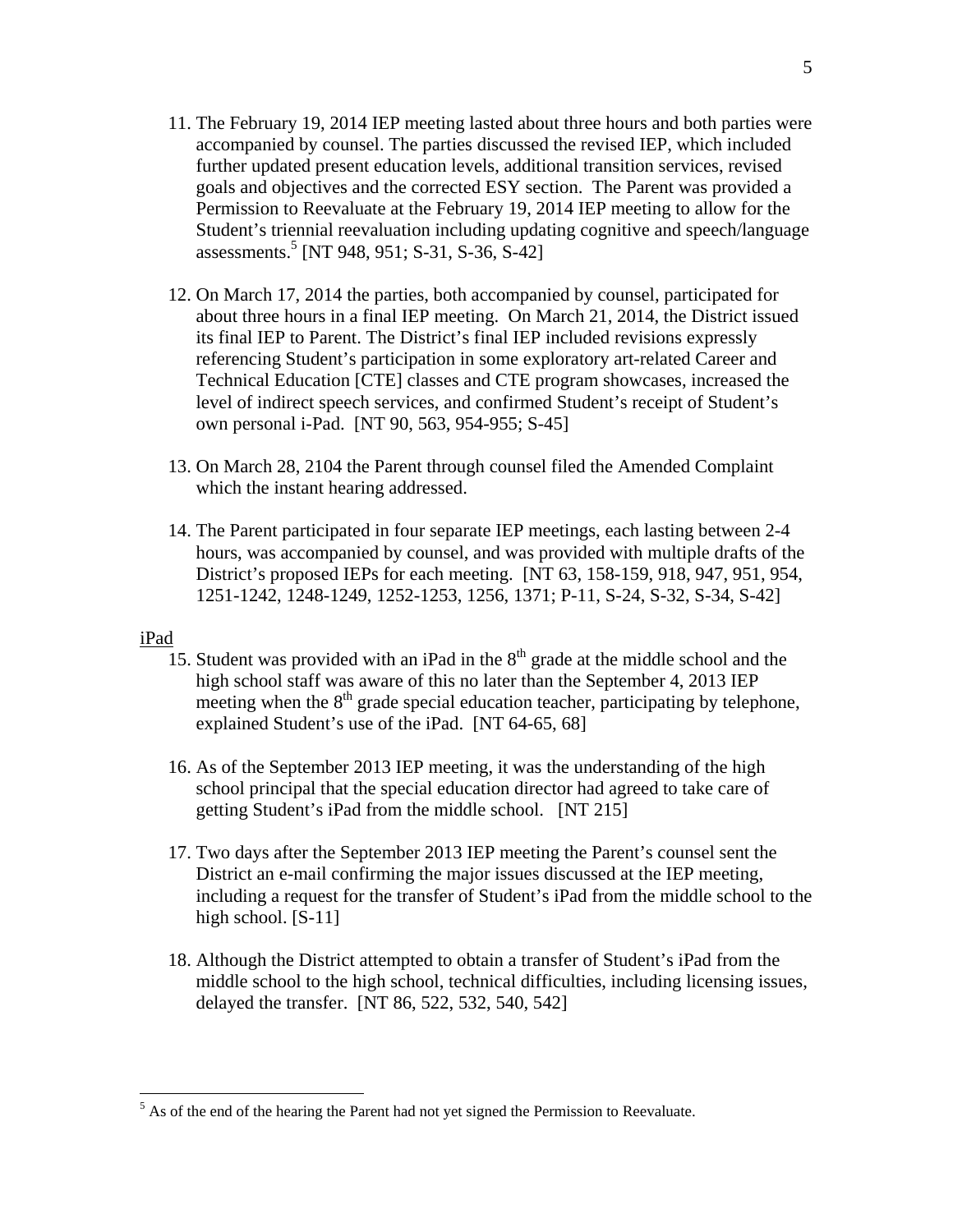- 19. On October 21, 2013 the Parent sent the special education director an e-mail requesting a status update because Student's iPad had not yet been provided. [P-2]
- 20. The autistic support teacher allowed Student to use her Kindle Fire until the iPad was delivered to Student. She discussed this at the November 18, 2013 IEP meeting. [NT 87, 526; S-24, P-11, P-49]
- 21. The Parent's counsel sent the District another letter on or about November 19, 2013, reiterating that Student still had not been provided the iPad specified in the IEP. [P-7]
- 22. Student was not provided the iPad until March  $2014^6$ . [NT 90, 539; S-45]
- 23. The iPad provided to Student did not contain the 500-word bank Student used in the  $8^{th}$  grade. [NT 68, 93]
- 24. Outside the IEP process, the autistic support teacher changed Student's IEP to state that substantial modifications of the general education curriculum, such as the use of an iPad, were "beneficial" instead of needed. [NT 1018; S-1, S-45]
- 25. Student's current use of the iPad in the special education class is limited to entering a vocabulary word and finding a picture that helps Student remember the definition, or using the iPad for supplemental classroom work related to money and time and to put sentences in the correct order. The current iPad application Student uses does not read back to Student, nor does it allow Student to construct grammatically correct sentences independently. [NT 984-985; P-27]
- 26. Assistive technology is not addressed in any of Student's IEP goals although the IEP indicates that Student needs an iPad or some form of assistive technology for writing and communication support. [NT 658-659; S-45]
- 27. Student's autistic support teacher and the 1:1 aide indicated to the private speech/language pathologist that Student knew more about the iPad than they did and that they were not sure how to utilize it as assistive technology. The 1:1 aide did not know how to use the iPad with Student when Student first received it and she did not receive any training on using the iPad for children with autism. [NT 665, 1153]

#### 1:1 Aide

 $\overline{a}$ 

28. In response to Parent's concerns expressed at the September 4, 2013 meeting, the District agreed to provide a 1:1 aide for Student to assist in the transition to the high school, as well as to facilitate Student's participation in some regular education classes. [NT 529-530, 919-920; S-9]

<sup>&</sup>lt;sup>6</sup> Although it may exist within the five volumes of transcript and/or in the thousands of exhibit pages, I do not know the exact date Student received the iPad so I am establishing March  $15<sup>th</sup>$  as the date.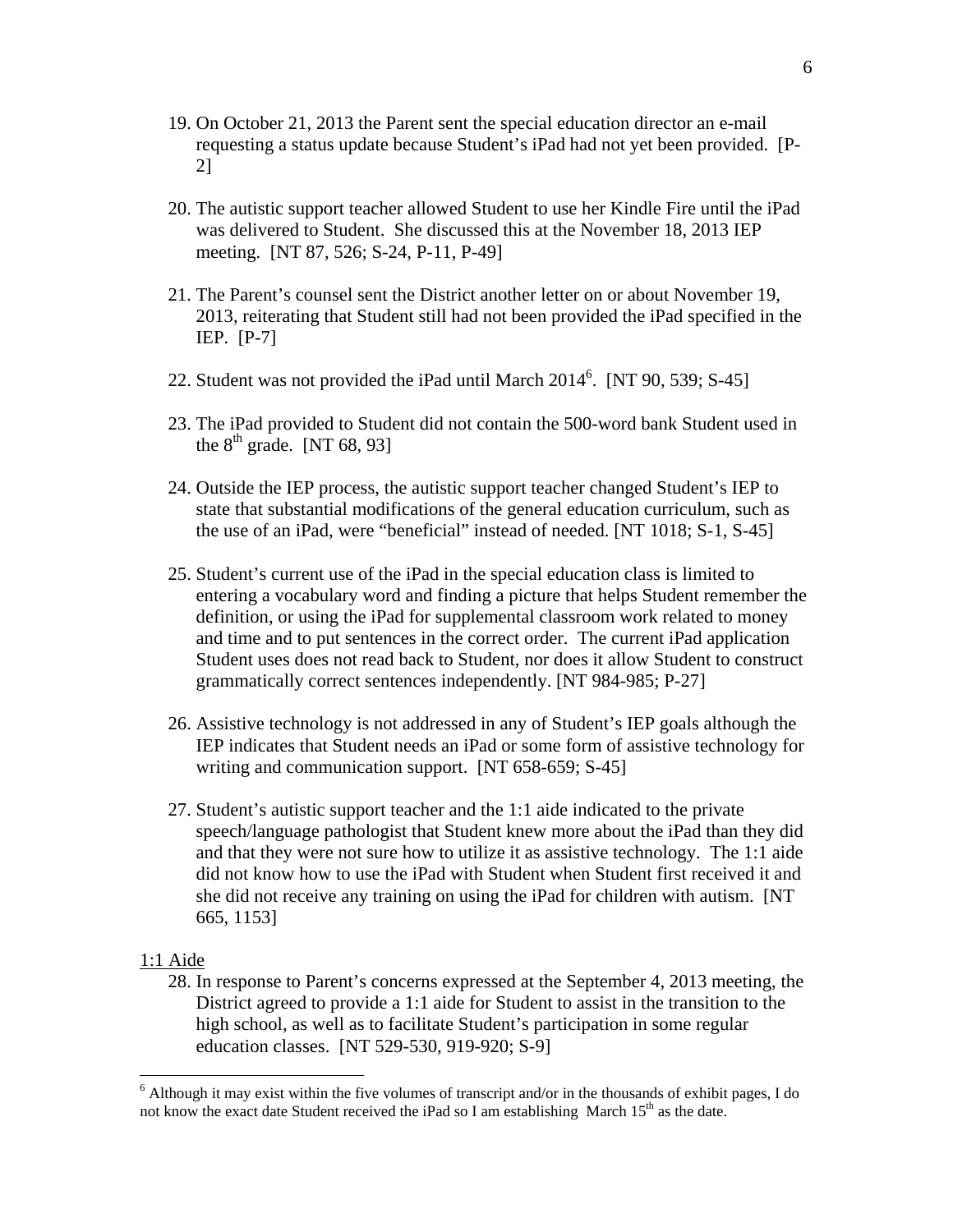- 29. Attending some regular education classes was provided for in Student's pendent April 2013 IEP. [NT 88; P-49]
- 30. A September 5, 2013 NOREP, issued following the September 4, 2013 IEP meeting, specifically addressed the assignment of a 1:1 aide to Student in response to the Parent's request. [S-9, P-34]
- 31. Immediately following the September 4, 2013 IEP meeting the District moved to secure the necessary appropriation for and assignment of a 1:1 aide for Student. This process was delayed by Union work rules allowing District paraprofessionals to select their assignments; the high school had to wait for someone to choose its location. [NT 200, 537]
- 32. At a November 18, 2013 IEP meeting the IEP team confirmed and the Parent agreed that despite her earlier concerns, Student had experienced a smooth transition to the high school. [NT 1370]
- 33. Student did not attend any regular education classes because Student needed the 1:1 aide to receive benefit from being in such classes. [NT 88, 529-530]
- 34. The District provided a bus attendant three days a week rather than five days a week to support Student's educational program as an alternative during the time that Student did not have the 1:1 aide. [NT 73, 153, 174, 205-206, 936-937]
- 35. The District could not confirm that the bus attendant made available to Student had two years of post-secondary study or twenty hours of staff development as required by PA Chapter  $14^7$ . [NT  $174-175$ ,  $206$ ]
- 36. The bus attendant did not take Student to any regular education classes as per the pendent IEP. [NT 190-191]
- 37. A 1:1 aide was provided to Student as of January 2, 2014. [NT 89, 536]
- 38. Once the 1:1 aide was provided, a roster change added regular education art and regular education physical education to Student's schedule. [NT 209, 212; P-3, P-37]
- 39. The autistic support teacher and the speech/language therapist met with Student's regular education art teacher upon Student's enrollment in that class to advise her regarding Student's needs and IEP, and the speech/language therapist, consulted with Student's regular education gym teacher. [NT 356, 411, 413-415. 808, 970]

<sup>&</sup>lt;sup>7</sup> "Instructional paraprofessionals shall meet one of the following qualifications effective July 1, 2010: (i) Have completed at least 2 years of postsecondary study. (ii) Possess an associate degree or higher. (iii) Meet a rigorous standard of quality as demonstrated through a State or local assessment." 22 Pa. Code § 14.105.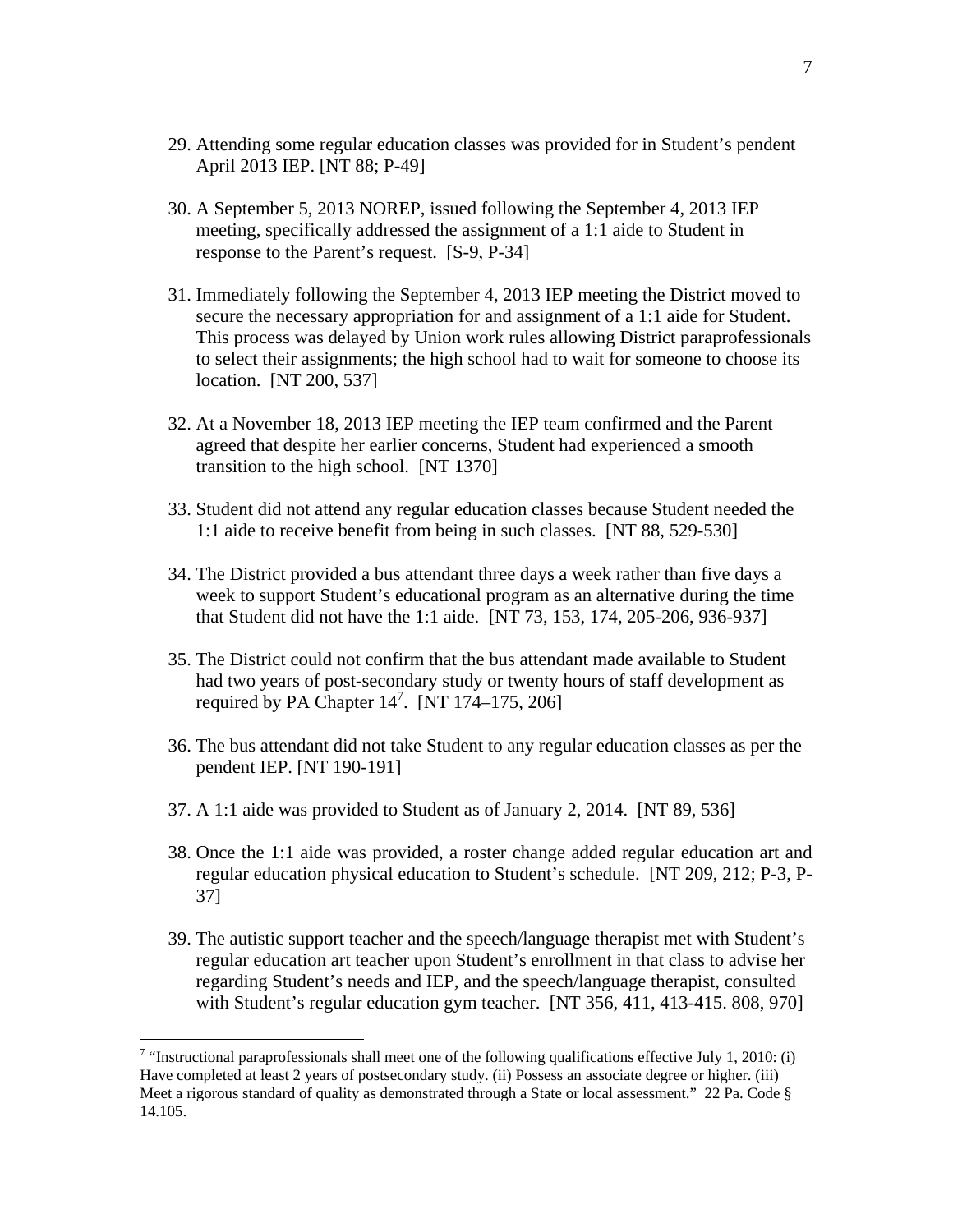### Speech/Language

- 40. Student's speech/language needs are addressed through both a "concentrated" and a "distributed practice" model. [NT 423-424; S-68]
- 41. Student's latest draft IEP [March 2014] indicates Student should receive 60 minutes a month [about 15 minutes once per week] of "direct" speech and language therapy in a group of two to four students . The service provider is a certified speech and language therapist with extensive training and experience working with students on the autistic spectrum. The direct service is to be supported by the speech/language therapist's "indirect" services in the form of consultation with staff in the amount of 40 minutes per month. [NT 111-113, 115-118, 348-349, 351, 369; P-35]
- 42. The concentrated practice is carried over throughout the school day by Student's 1:1 aide, who has received ongoing consultation and materials from the speech/language therapist who reviews data taken by the 1:1 aide. [NT 97, 374- 375, 377-378, 404-407, 410, 412, 417, 1143, 1146-1147, 1174-1177, 1204-1207; S-60, S-61, S-63, S-65]
- 43. Student receives distributed practice throughout the school day, through the autistic support teacher and the 1:1 aide. The distributed practice model involves interspersed opportunities as they arise throughout the day for Student to work on communication. [NT 331, 328, 336-337, 346, 354-356; S-68]
- 44. A distributed practice model requires each team member to provide Student with language support across all environments and involves collecting data related to a certain context within each environment and examining the data to determine whether the team is on the right track for identifying and working on Student's needs. [NT 675-677]
- 45. The District's proposal of 40 minutes per month of indirect [consultative] services from the speech/language therapist is not sufficient time to adequately address a variety of environments and the various school staff involved as well as the Parent. [NT 680]
- 46. An experienced speech/language therapist would need at least 30 minutes per week to analyze the data collected across all environments for an individual such as Student in a distributed practice model. [NT 681-683; S-45]
- 47. The speech/language therapist has provided the autistic support teacher with instructional materials to support Student's language development, consults regularly with her regarding Student's interpersonal communication goals and strategies to address these goals, and regularly reviews and analyzes data with the autistic support teacher and the 1:1 aide. [NT 356, 380, 396-402, 406, 409, 814- 815, 819-820, 960-963; S-56, S-57, S-60, S-64, S-75]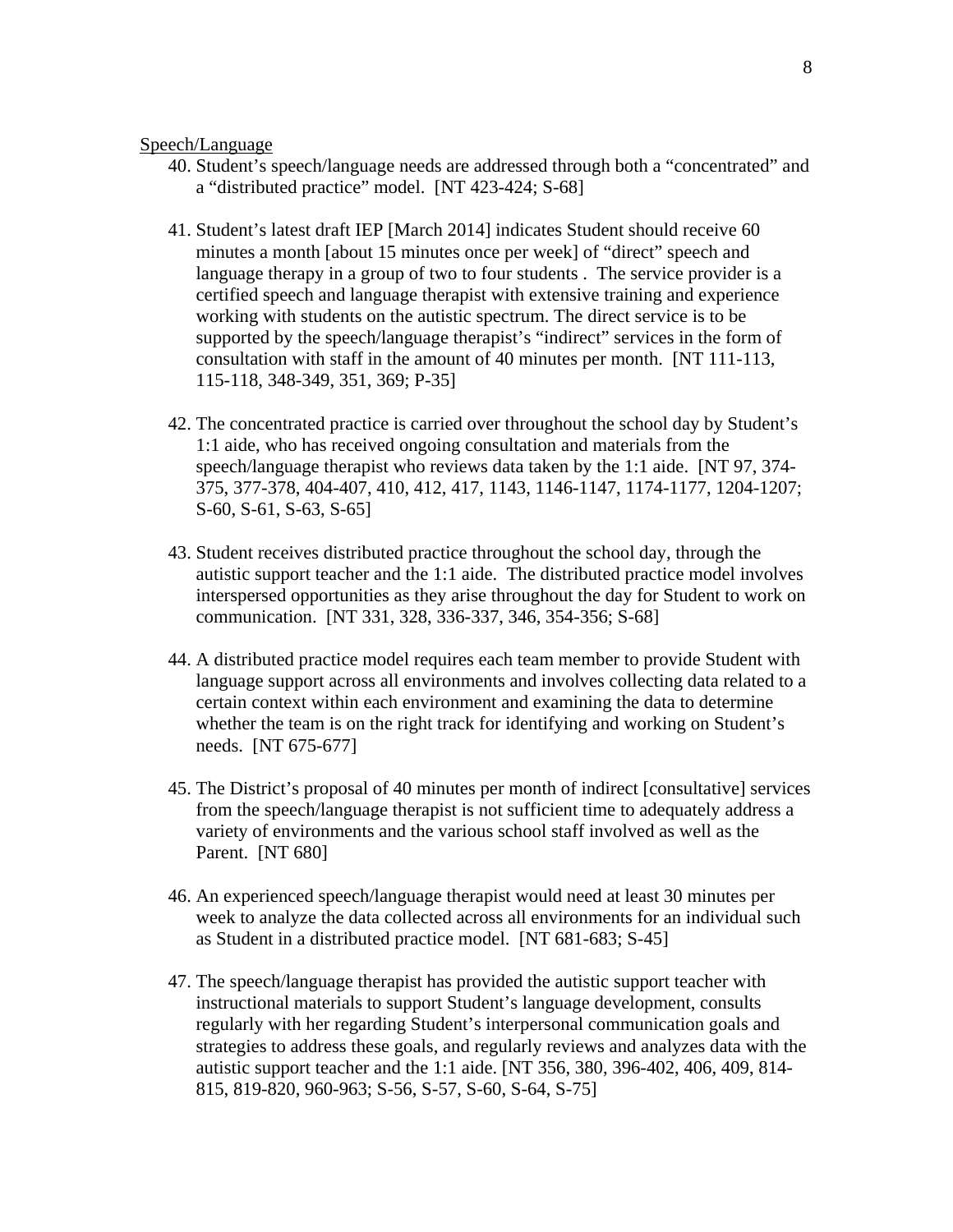- 48. The speech/language therapist works with the 1:1 aide in multiple environments to explore and identify communication opportunities. [NT 354-355, 971-972]
- 49. The speech/language therapist has observed Student in the regular education art and the regular education gym classes and has consulted with the teachers regarding opportunities for language development, including arranging interaction with peers. [NT 356, 358, 360; S-61]
- 50. Although the speech/language therapist keeps professional service logs tracking the direct time she spends working with Student and indirect time she spends working with the staff, there is no tracking in logs or notations in the IEP of how much time Student is supposed to be getting opportunities with the staff for communication through the distributed service model. [NT 370]
- 51. Although the speech/language therapist believes it is critical to evaluate a student's environment and speech/language needs before designing a speech/language program for the student she did not speak with Student's previous speech/language therapist when creating Student's speech and language program, and she did not request permission to reevaluate Student's speech/language status prior to February 2014. [NT 343-345]
- 52. Given Student's age, multiple communication needs, and the severity of Student's speech and language disorder Student requires more than the proposed 15 minutes per week of direct group speech and language therapy. [NT 672-673; S-45]
- 53. Student needs individual work with developing vocabulary and syntax, provided in the actual environment in which Student will be communicating so that Student can learn to adjust to what kinds of messages would be appropriate. [NT 673]

Present Levels of Educational Performance

- 54. The September 5, 2013 NOREP, issued following the September 4, 2013 IEP meeting, indicated that the IEP team would revise the April 19, 2013 IEP as necessary. [NT 72-73; S-9, P-35]
- 55. In response to Parent's disagreement with Student's present educational levels as put forth in the April 19, 2013 IEP and her concerns regarding Student's anticipated withdrawal behaviors, the District agreed to earlier administration of the academic testing typically administered to all students at IEP review time, as well as administering transition surveys and a functional behavioral assessment. [NT 152, 849-852, 925-929]
- 56. The academic testing included the Distar I-II and the Connecting Math Concepts C-F placement test [administered September 10, 2013]; the Reading Mastery K-5 placement test, [administered September 26, 2013]; a Key Math Revised Inventory of Essential Mathematics Assessment [administered October 21, 2013];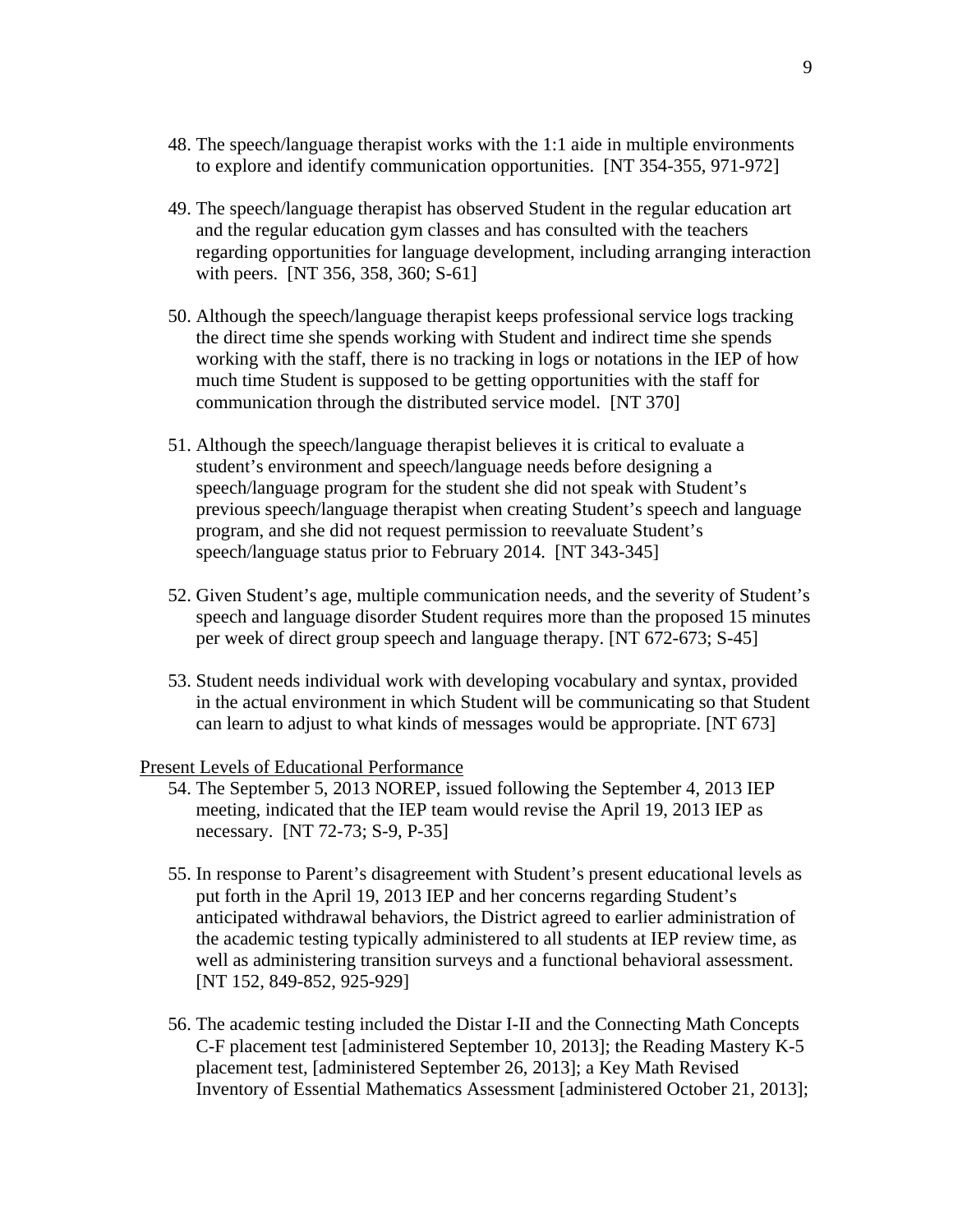a Reading Mastery Test-Revised Assessment [administered October 21, 2013]; and a student transition survey [administered October 28, 2013]. [NT 850-852; S-13, S-14, S-17, S-18, S-20, S-26]

- 57. The functional behavioral assessment, completed in October 2013 specifically addressed withdrawal as the behavior of concern as noted by Parent at the September 4, 2013 IEP meeting. In conjunction with the completion of the functional behavioral assessment, the District prepared a positive behavior support plan for Student, notwithstanding the lack of any significant difficulties in the transition to the high school after the first few weeks of school and/or any related withdrawal behavior. [NT 926-927; S-16, S-15]
- 58. An IEP meeting was convened for approximately three hours on November 18, 2013 to review the results of the new testing and to revise and update Student's IEP present levels as previously agreed at the September 4, 2013 IEP meeting. The principal assigned the special education liaison at the high school to serve as the LEA for this IEP meeting. The Parent was provided a draft IEP, which included updated present educational levels based upon the academic assessments administered. [NT 76-77, 153-154, 859, 930-931; P-11]
- **59.** The autistic support teacher who was responsible for tracking Student's progress on IEP goals relied on standardized testing to determine Student's reading level and plan instruction. [NT 812, 826-827, 908-909, 1029-1030]
- 60. In addition to updating the present levels the November 18, 2013 IEP meeting also updated Student's goals and objectives, and following the IEP meeting discussions the District further revised the IEP to address the Parent's concerns. Not having received the revised IEP, the Parent filed the present due process complaint in early December 2013; at a January 2014 Resolution Meeting it was discovered that the Parent had not received the November 18, 2013 IEP as revised and it was given to the Parent the next day. [NT 932-934, 1274-1275; S-24, P-46]
- 61. As agreed upon by the parties, the revised IEP of November 18, 2013 which the Parent received included updated goals and objectives. [NT 153-154, 838-840, 930; S-24]
- 62. An additional curriculum based assessment was administered to Student in the Reading Mastery Program to update the IEP baseline and an additional math placement test was also administered. [NT 845-846, 949, 975-976; S-38]
- 63. Following discussions at the Resolution Meeting the parties asked and were granted leave to postpone the due process hearing session scheduled for February 19, 2014 in favor of having another IEP meeting. The District forwarded a draft IEP to the Parent on February 12, 2014 and another further revised draft IEP was given to the Parent on February 19, 2014. The draft IEP of February 19, 2014 further revised Student's present educational levels, specifically updating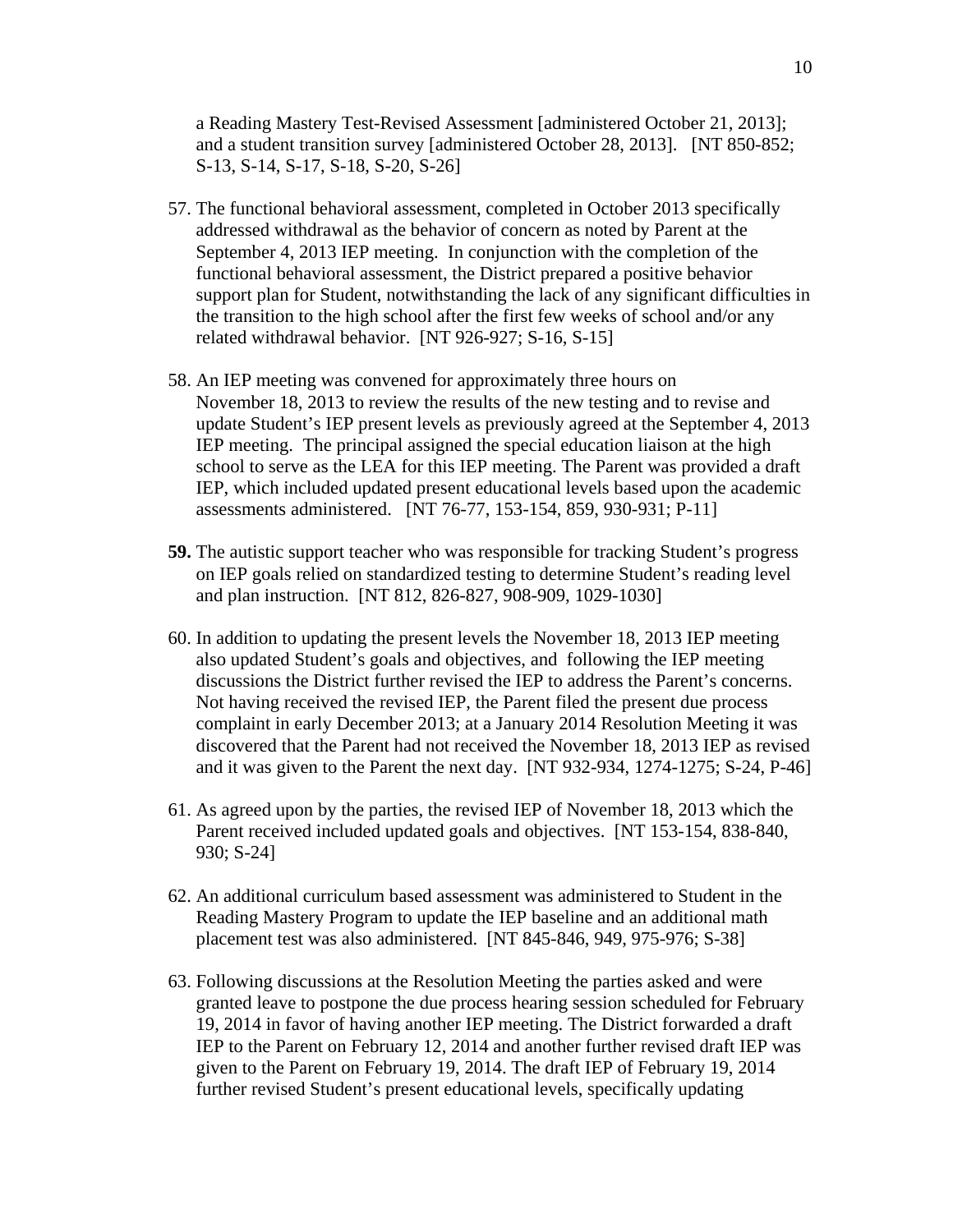interpersonal communication and vocational levels, and goals and objectives. [S-32, S-34]

- 64. Following the February 19, 2014 IEP meeting which lasted about three hours, the District issued another revised IEP, which included further updated present education levels, additional transition services, and revised goals and objectives as well as a description of Student's ESY program. [NT 951; S-42]
- 65. Throughout Student's  $9<sup>th</sup>$  grade the high school team worked from the revised IEPs as issued and discussed at each of the four IEP meetings held during the school year [September 4, 2013, November 18, 2013, February 19, 2014 and March 17, 2014]. Student's progress was monitored based on the IEP goals as revised because the revisions reflected updated academic information even through a new IEP had not been approved yet. [NT 824, 827, 927, S-30, S-37, P-19]
- 66. Student's reading and math groups are based upon the ability levels of the students, as identified in their initial placement tests. The students are drawn from the autistic support class and the life skills class. [NT 992-994]
- 67. Student is grouped in the higher level reading and math programs, Reading Mastery One and Connecting Concepts C. There are eight to nine students in Student's math class and six to seven students in the reading class. [NT 992-994, 1184]
- 68. Student's progress was monitored based on the IEP goals as revised based on assessment and as discussed at the IEP meetings. Student progressed in the Reading Mastery One program from lesson 25 to lesson 80. [NT 975-976]

## Transition Planning/Career Education

- 69. The autistic support class members participate in community trips, usually on a weekly basis. The students visit the Dollar Store, restaurants, the supermarket, the post office and the library. The instructional focus of these trips is to develop the ability to read a shopping list and find the identified items, to practice appropriate behavior in a restaurant and practice reading and ordering from a menu, and learning money skills necessary for purchases. [NT 994-995]
- 70. A CareerScope assessment profile was administered on November 21, 2013. The draft IEP provided at the IEP meeting on February 19, 2014 added a description of post-secondary education and training service activities for Student, which were supported by an additional post-secondary education and training goal. [S-34]
- 71. At the February 19, 2014 IEP meeting the Parent raised her desire for Student to participate in the high school's career technical education program ("CTE"),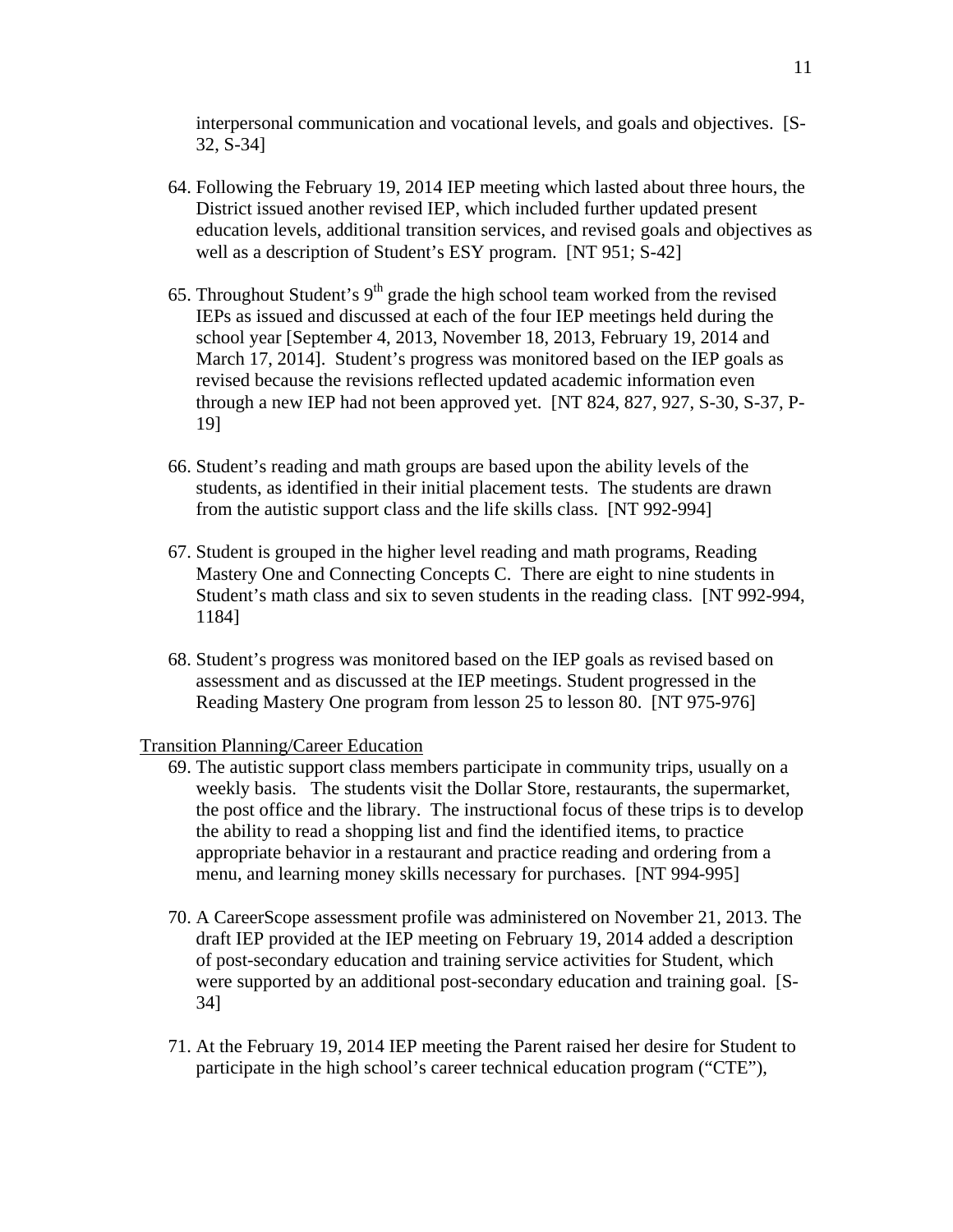particularly in an art related field; however art is not a CTE program. [NT 217, 556, 563-564, 973-974]

- 72. Although CTE programs are open to both regular and special education students, students are not eligible to participate in CTE programs until their tenth grade school year. [NT 134, 184, 218, 221-222, 548, 554, 573-574, 578, 582]
- 73. The District discussed and the Parent agreed to Student's participation in exploratory classes in web design and cinematography, the only art-related CTE programs offered at the high school, as well as attending CTE program showcases. [NT 172, 182, 220-221, 225, 550, 975, 1376-1377]
- 74. Student's IEP was revised to incorporate express reference to Student's participation in these exploratory classes and Student did subsequently participate in the classes with assistance from the autistic support teacher and the 1:1 aide. [NT 182-184, 973-975]
- 75. Student's  $8<sup>th</sup>$  grade art teacher, and Student's two  $9<sup>th</sup>$  grade art teachers, opined that Student's artistic talent and abilities were in the moderate range.  $8$  [NT 262, 300, 601]
- 76. In  $8<sup>th</sup>$  grade and in  $9<sup>th</sup>$  grade Student required significant assistance to facilitate the completion of assigned projects and in some cases did not complete all requirements of the projects. [NT 268-274, 278-279, 281, 285, 296-297, 300-311, 317-319, 615- 617, 624-625]

## ESY

1

77. Student's ESY eligibility was discussed at the November 18, 2013 IEP meeting and the notation [checked box] of non- ESY eligibility in the previous April 19, 2013 IEP was clarified to have been a clerical error. [NT 1256, 1275, 1371; S-24]

 $8$  Student's two 9<sup>th</sup> grade art teachers opined that it was highly unlikely that Student could develop the requisite skills for competitive employment in an art-related field, and Parent's witness who teaches a class for special needs students that Student attends at [redacted] acknowledged that Student lacked originality and that many of the art samples presented by Parent on behalf of Student were at an elementary level. [NT 276, 299-300, 316-318, 605-607, 622, 1110-1113, 1117, 1121-1123] However, talent and creativity are in the eye of the beholder and I do not have the credentials or the inclination to evaluate the samples of Student's art work presented at the hearing. Given the almost limitless range of pieces of visual art on public display and the ever-increasing applications of "art" extending into the digital and performance realms, it is certainly possible that Student could find a niche in this wide field, working under another artist or perhaps on Student's own. What will be needed are the functional skills [reading ability, number/money competence, adaptability, communication, perseverance and self-advocacy] to support Student's interest in and possible vocational aspirations in the area of art. I decline to endorse Parent counsel's description of Student at the beginning of his closing brief as being "artistically talented", but there is ample evidence of Student's interest in drawing and the Parent's commitment to fostering this interest.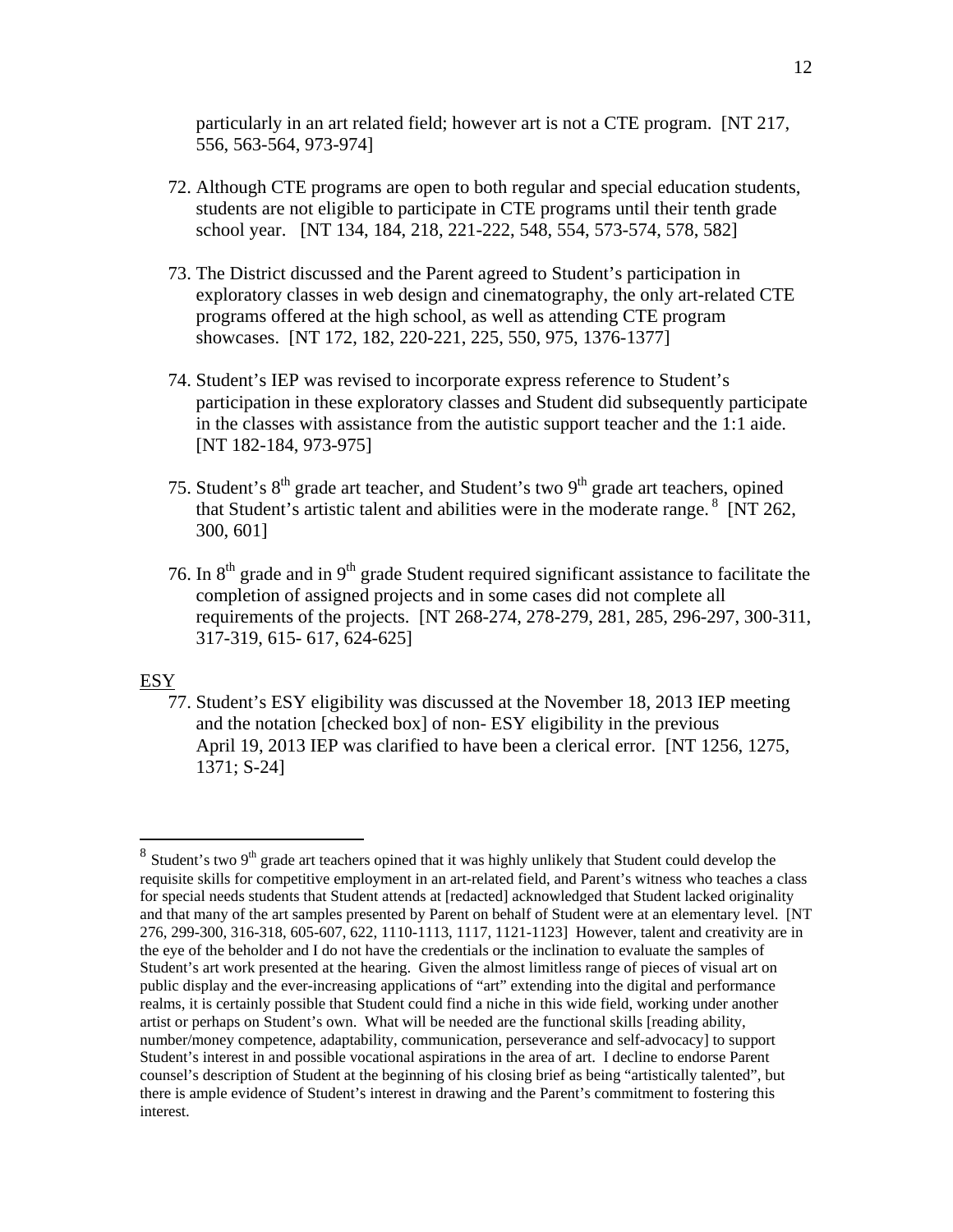- 78. On or about January 30, 2014, the Parent was issued the District's notification of ESY programming and registration form. The Parent returned the form acknowledging her intent that Student attend the District's 2014 ESY program. [NT 111, 156, 537, 864-865, 1275, 1371; P-12]
- 79. The ESY registration form included the dates, days and times of the ESY program. [P-12]
- 80. The draft IEPs issued on February 12, 2014 and on February 19, 2014 for the February 19, 2014 IEP meeting further clarified and updated the level of services and goals and objectives to be addressed in ESY. [NT 58-159, 947; S-32, S-34]
- 81. Another IEP meeting was held on March 17, 2014. Again, the IEP included services, goals and objectives to be addressed in ESY. [S-45]

#### Bullying

- 82. On January 30, 2014 the Parent reported to the autistic support teacher and to Student's 1:1 aide that Student had returned home from school that day without Student's cell phone, and that she had discovered that a fellow student had the cell phone. The following day, the 1:1 aide retrieved the cell phone from the student, an intellectually-disabled [student], who represented that Student had let the student "borrow" the cell phone. The student's guardian was contacted, and the Parent came to the high school to retrieve the phone. The building principal was alerted, and the school team determined that the matter did not involve forcible taking of Student's cell phone, but was in the nature of manipulative behavior by the [other] student. In order to keep Student and the [other] student separated while on the school bus [the only time they had unsupervised direct interaction] Student was seated at the front of the bus with the bus attendant and the [other] student remained at the rear of the bus. [NT 164-168, 234-235, 861-862, 942- 944, 557-558, 1169-1171, 1212-1215; S-28]
- 83. At the February 19, 2014 IEP meeting the Parent objected to the change in Student's bus seat on the basis of her belief that such action was punitive against her child who was the innocent party in the cell phone incident. In response to the Parent's concern, the District readjusted the seating arrangements to allow Student to sit in the back of the bus, Student's original seat, and moved the [other] student to the front of the bus. [NT 168, 1380]
- 84. During the discussion of the phone incident at the February 19, 2014 IEP meeting, additional information was revealed that prior to the IEP team meeting there was a period of four or five days when Student was missing Student's \$2.00 per day spending money which the 1:1 aide had replaced so Student could buy water and ice cream; the 1:1 aide also reported this matter to the Parent. The same intellectually disabled [other] student who had come to possess the cell phone was believed to have been taking this money. Based on the prior action to keep the students separated on the school bus, the District believed this matter to have been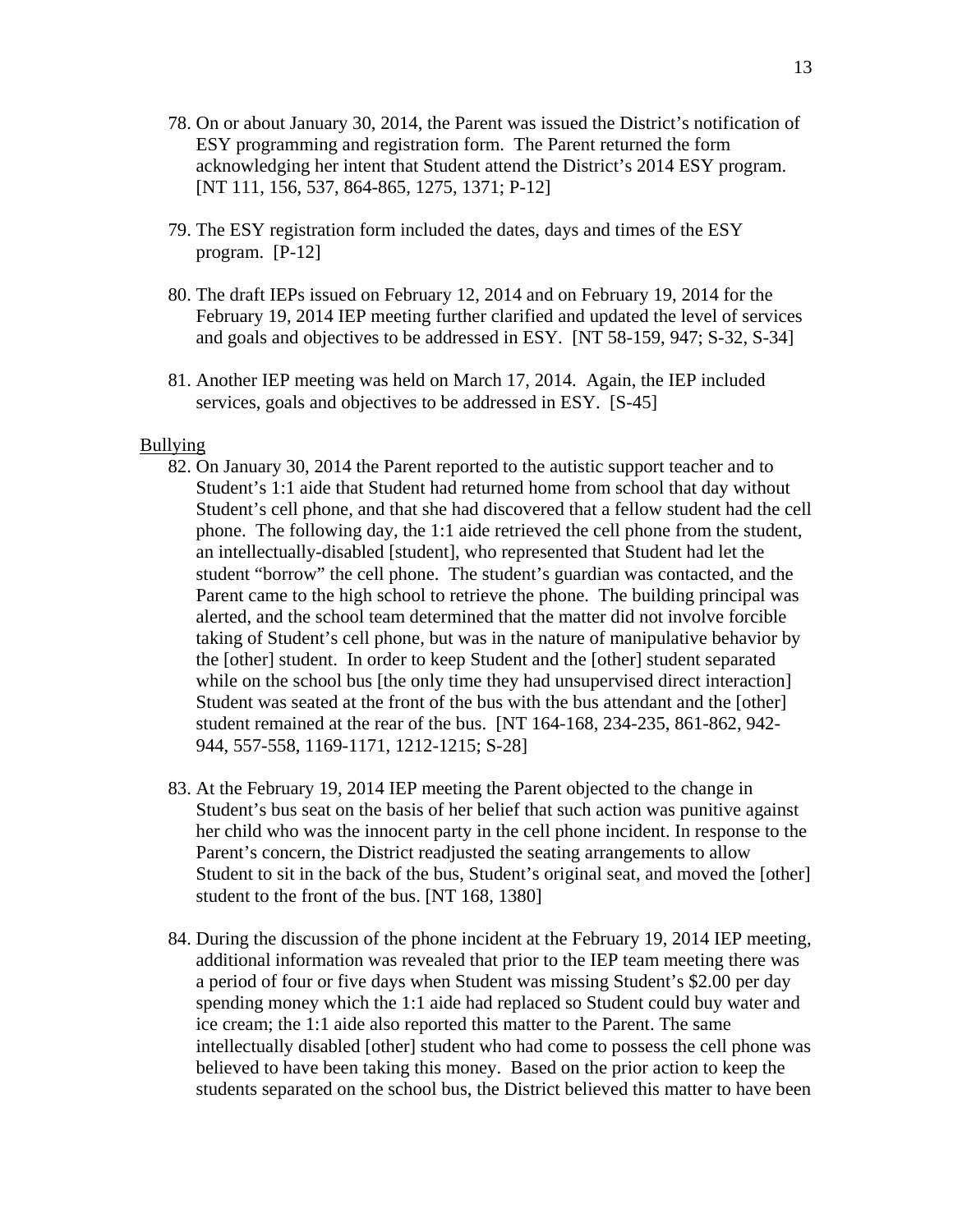resolved, and the 1:1 aide took the additional steps to count Student's money upon arrival at school, hold the wallet during the school day, and text Parent the amount of money Student had upon leaving school. The [other] student's guardian reimbursed the money. [NT 960, 1169-1171, 1217, 1316]

- 85. At the February 19, 2014 IEP meeting the Parent also requested that Student's IEP address self-advocacy skills to help avoid future recurrences of other students taking advantage of Student's good nature, and the IEP was revised to note Parent's concern and to add a self-advocacy goal. [NT 128-129, 1301, 1378- 1379; S-42, S-45]
- 86. Student's IEP addresses Student's need to develop conflict resolution skills in order to address bullying issues, but the IEP offers such conflict resolution skills only once per IEP term. [S-45]

## Evaluation

87. The District issued a permission to reevaluate to Parent on three (3) separate occasions in regard to the District's obligation to conduct a triennial reevaluation of Student. The Parent has refused to execute the permission to reevaluate. [NT 151, 949-951, 956; S-39, S-40, S-41, S-46]

Discussion and Conclusions of Law

Burden of Proof: The burden of proof, generally, consists of two elements: the burden of production [which party presents its evidence first] and the burden of persuasion [which party's evidence outweigh*s* the other party's evidence in the judgment of the fact finder, in this case the hearing officer]. In special education due process hearings, the burden of persuasion lies with the party asking for the hearing*.* If the parties provide evidence that is equally balanced, or in "equipoise", then the party asking for the hearing cannot prevail, having failed to present weightier evidence than the other party. *Schaffer v. Weast*, 546 U.S. 49, 62 (2005); *L.E. v. Ramsey Board of Education*, 435 F.3d 384, 392 (3d Cir. 2006); *Ridley S.D. v. M.R.*, 680 F.3d 260 (3rd Cir. 2012). In this case both the Parents and the School asked for a hearing and thus each bore the burden of proof on the issue[s] raised in their complaints. As the evidence was not equally balanced in either case the Schaffer analysis was not applied.

Credibility: During a due process hearing the hearing officer is charged with the responsibility of judging the credibility of witnesses, weighing evidence and, accordingly, rendering a decision incorporating findings of fact, discussion and conclusions of law. Hearing officers have the plenary responsibility to make "express, qualitative determinations regarding the relative credibility and persuasiveness of the witnesses*". Blount v. Lancaster-Lebanon Intermediate Unit,* 2003 LEXIS 21639 at \*28 (2003); See also generally *David G. v. Council Rock School District*, 2009 WL 3064732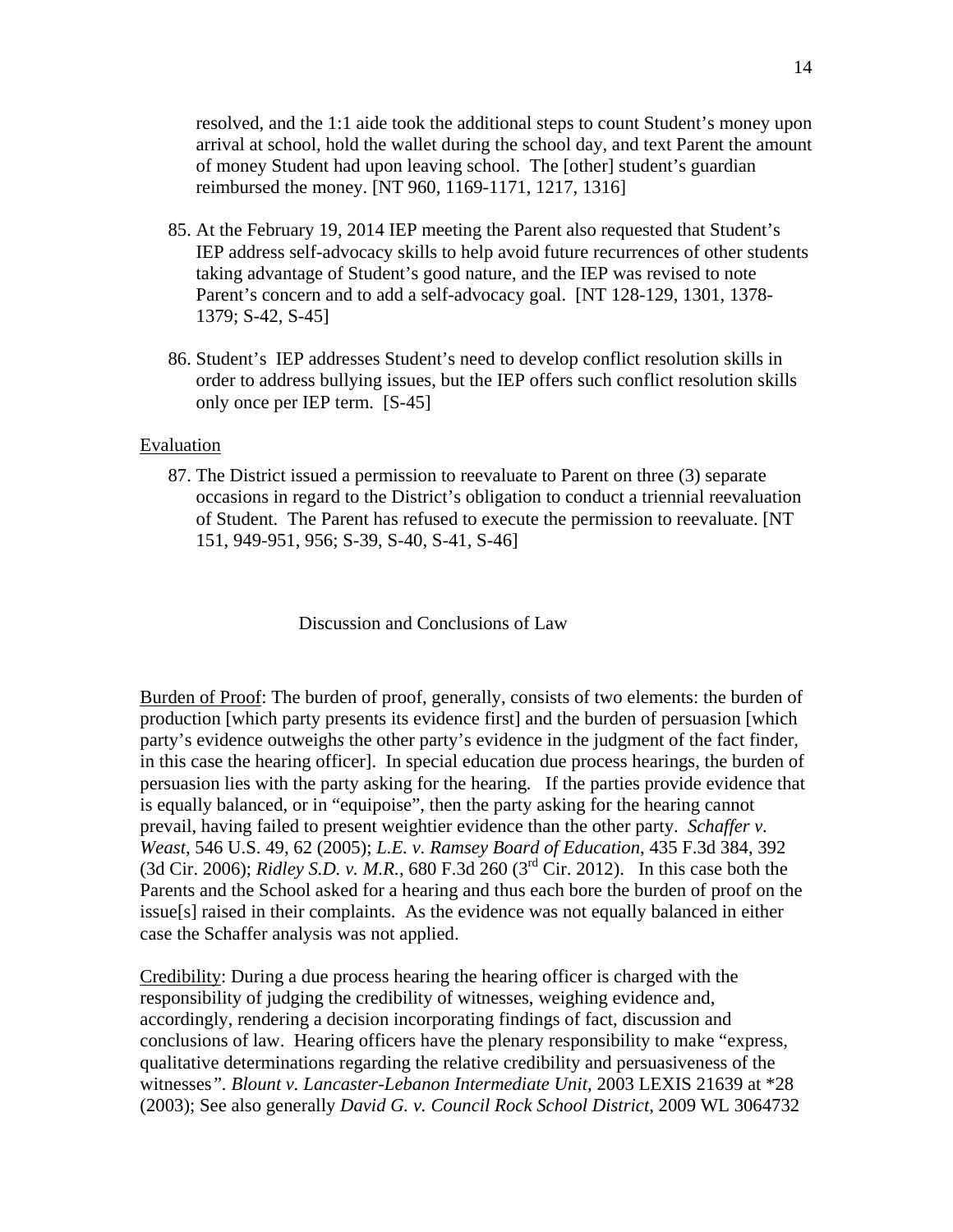(E.D. Pa. 2009). I had no issues of credibility with any of the witnesses, as each appeared to be trying to testify honestly and according to their best recollections.

Standards for a Free Appropriate Public Education: Under the Individuals with Disabilities Education Act (IDEA), 20 U.S.C. §1400, *et seq.*, and in accordance with 22 Pa. Code §711.1 *et seq*. and 34 C.F.R. §300.300, *et seq,.* a child with a disability is entitled to receive a free appropriate public education (FAPE) from the responsible local educational agency (LEA). A FAPE is "an educational instruction specially designed . . . to meet the unique needs of a child with a disability, coupled with any additional 'related services' that are 'required to assist a child with a disability to benefit from [that instruction].'" *Board of Education v. Rowley*, 458 U.S. 176, 102 S. Ct. 3034 (1982); *Winkelman ex rel. Winkelman v. Parma City Sch. Dist., 550 U.S. 516, 127 S. Ct. 1994, 167 L. Ed. 2d 904 (2007)* (citing *20 U.S.C. § 1401(29)*); see also *20 U.S.C. §§ 1401(9)*, *(26)(A)*.

The appropriateness of an IEP must be determined as of the time it was created, and reasonableness of an offered program should be judged only on the basis of the evidence known to the LEA at the time the offer was made. *D.S. v. Bayonne Board of Education,* 602 F.3d 533, 564-65 (3d Cir. 2010). Hindsight evidence and "Monday morning quarterbacking" are not appropriate when making this analysis. *Furhman v. East Hanover Board of Education*, 993 F.2d 1031, 1040 (3d Cir. 1993).

Under the interpretation of the IDEA statute established by the *Rowley* case and other relevant cases, LEA is not required to provide an eligible student with services designed to provide the best possible education to maximize educational benefits or to maximize the child's potential. *Mary Courtney T. v. School District of Philadelphia*, 575 F.3d at 251; *Carlisle Area School District v. Scott P.*, 62 F.3d 520 (3rd Cir. 1995). What the statute guarantees is an "appropriate" education, "not one that provides everything that might be thought desirable by 'loving parents.'" *Tucker v. Bayshore Union Free School District*, 873 F.2d 563, 567 (2d Cir. 1989).

ESY: Acknowledging that some students may require programming beyond the regular school year, the federal legislature deemed that Extended School Year services are to be provided to an eligible child if necessary to assure that the child receives a free, appropriate public education (FAPE). 34 C.F.R.  $\S 300.106(a)(2)$ . ESY services are meant to keep students' acquired skills up during the period between the close of school in June and beginning of school in the fall.

Neither party in this matter disputes Student's qualification for ESY programming. The dispute between the parties centers on the appropriateness of Student's summer 2014 ESY program. The substance of an ESY program, as is under consideration here, is judged by the standards of appropriateness and FAPE that would govern any aspect of a special education program. In determining whether a district has offered an appropriate ESY program, the proper standard is the same as for a program during the school year whether the proposed program is reasonably calculated to confer meaningful educational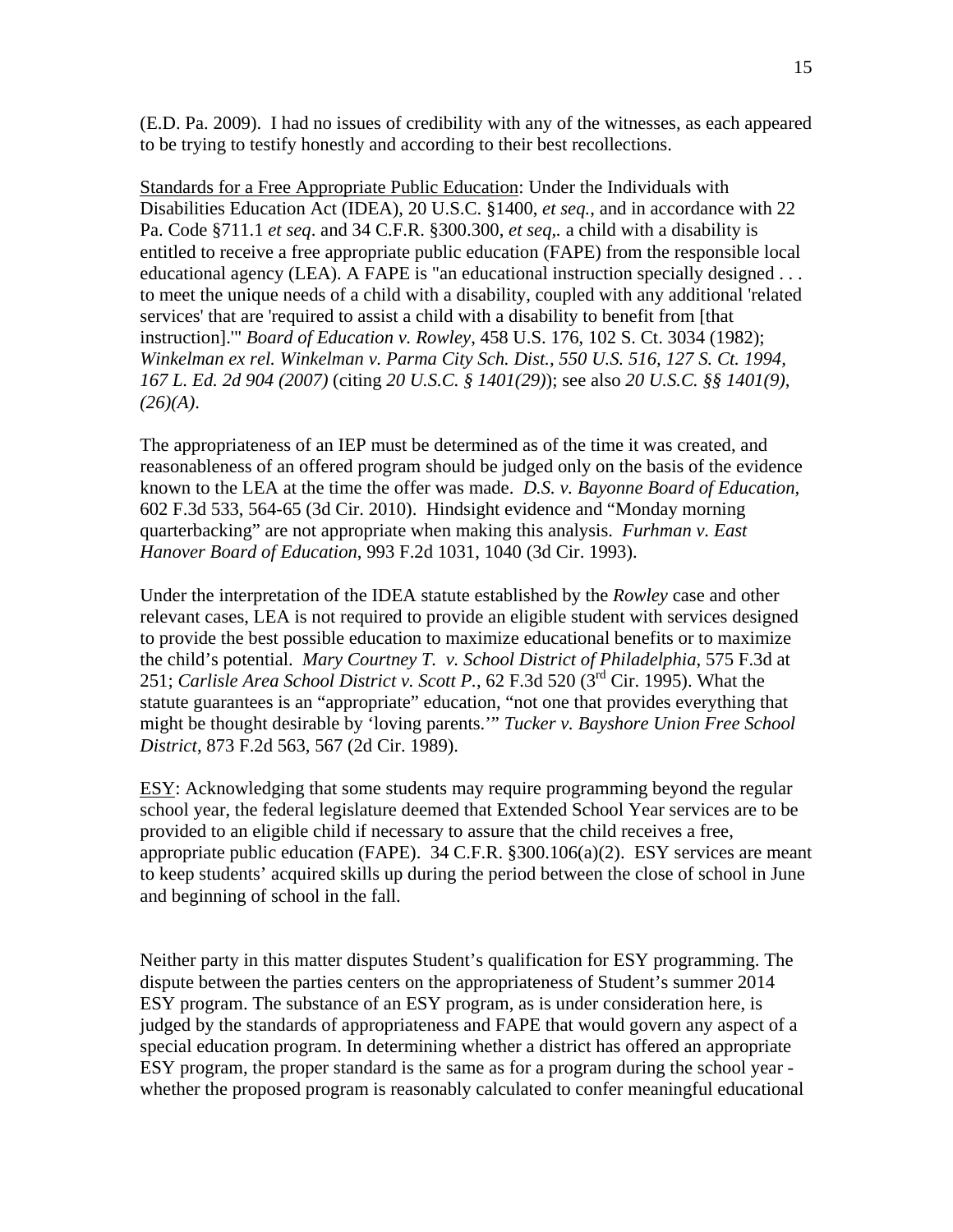benefit – that is, does an eligible student's program afford him or her the opportunity for "significant learning." *Rowley*; *Ridgewood .*

Transition Planning: Transition services is a coordinated set of activities for a child that is designed to be within a results-oriented process, that is focused on improving the academic and functional achievement of the child with a disability to facilitate the child's movement from school to post-school activities, including post-secondary education, vocational education, integrated employment (including supported employment), continuing and adult education, adult services, independent living or community participation." 20 U.S.C. § 1401(34)(A). Transition services must be based on "the individual child's needs, taking into account the child's strengths, preferences, and interest." 20 U.S.C. § 1401(34)(B) Transition services can include "instruction, related services, community experiences, the development of employment and other post-school adult living objectives, and, when appropriate, acquisition of daily living skills and functional vocational evaluation." 20 U.S.C. § 1401(34)(C); 34 C.F.R. § 300.43.

Procedural Violations: The IDEA's implementing regulations provide that "in matters alleging a procedural violation, a hearing officer may find that a child did not receive a free appropriate public education only if the procedural inadequacies (1) impeded the child's right to a FAPE; (2) significantly impeded the parents' opportunity to participate in the decision making process. . . or (3) caused the deprivation of educational benefits. 34 C.F.R. §300.513(a)(ii).

Compensatory Education: An eligible student to whom a District has denied FAPE is entitled to correction of that situation through compensatory education, an equitable "remedy … designed to require school districts to belatedly pay expenses that [they] should have paid all along." *Mary Courtney T. v. School District of Philadelphia*, 575 F.3d 235, 249 ( $3<sup>rd</sup>$  Cir. 2009) (internal quotation marks and citation omitted). Compensatory education is given for a period equal to the deprivation and measured from the time that the school district knew or should have known of its failure to provide FAPE. *Mary Courtney T. v. School District of Philadelphia* at 249; *M.C. v. Central Regional School District*, 81 F.3d at 395; *Carlisle Area School District v. Scott P.,* 62 F.3d 520, 536 (3d Cir.1995). The school district, however, is permitted a reasonable amount of time to rectify the problem once it is known. *M.C. v. Central Regional School District* at 396.

In contrast to the hour-for-hour approach utilized in Pennsylvania following *M.C.* the standard for arriving at compensatory education set out by the Commonwealth Court of Pennsylvania in *B.C. v. Penn Manor School District*, No. 1150 C.D. 2005, 2006 Pa. Commw. LEXIS 445 (8/15/06), a gifted case, was "where there is a finding that a student is denied a FAPE and … compensatory education is appropriate, the student is entitled to an amount of compensatory education reasonably calculated to bring [him/her] to the position that [he/she] would have occupied but for the school district's failure to provide a FAPE." In a recent IDEA case from this Circuit, the standard was affirmed. *See Ferren C. v. School District of Philadelphia***,** 612 F.3d 712, 718 (3rd Cir. 2010), *citing Reid v. District of Columbia*, 401 F3d 516, 518 (D.C. Cir. 2005) (Compensatory education is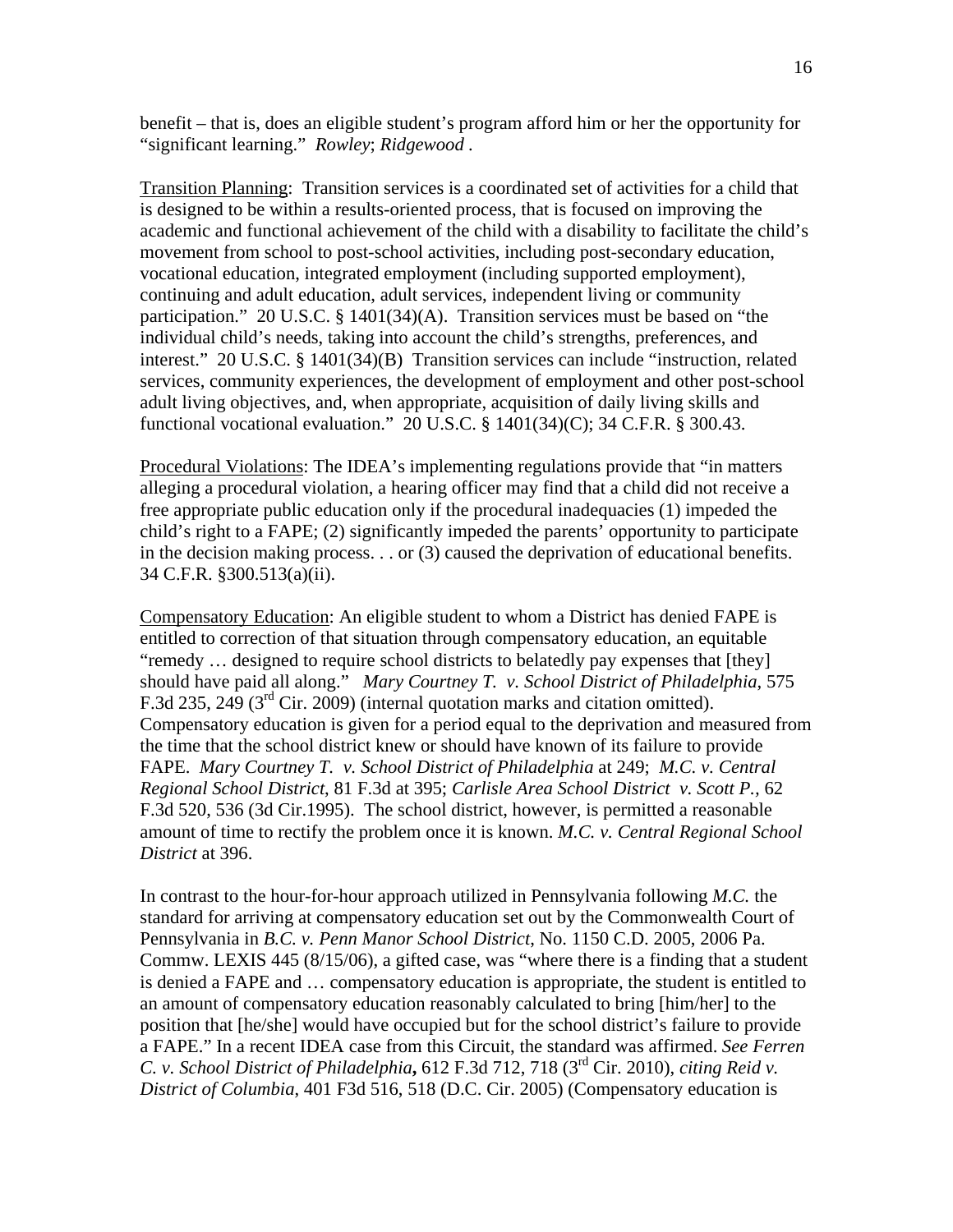intended to assure that an eligible child is restored to the position s/he would have occupied had a violation not occurred.)

As far as is practicable I will use the *Penn Manor* standard to fashion a compensatory education remedy for a denial of FAPE, but in other areas *M.C.* will be applied. In those areas, while it is true that there is no record evidence of where the student's functional levels would have been but for the deprivation of FAPE, the fact of the matter is that the nature of Student's disabilities makes the impossibility of establishing such prospective levels patently obvious beyond the need for detailed specific evidence of same.

Section 504 Claims: The obligation to provide a "free appropriate public education" is substantively the same under Section 504 and under the IDEA. *Ridgewood*, *supra*, at 253; *see also Lower Merion School District v. Doe*, 878 A.2d 925 (Pa.Commw. 2005). Because all of the Parent's claims have been addressed pursuant to the IDEA, there need be no further discussion of claims under Section 504.

#### Discussion:

#### iPad

<u>.</u>

Procedural: The Parent's claim that she was denied meaningful participation because after promising the iPad the District did not provide her with information relative to the delays is rejected. The Parent was well aware of the delays in providing the iPad, although she did not necessarily know the ins and outs of why there were delays. Throughout the delays, from the September 4, 2013 IEP meeting to the November 18, 2013 IEP meeting until the device was finally delivered the Parent and/or her counsel were in communication with the District about the iPad. Parent was an active participant in establishing the District's obligation to procure the iPad and in urging the District to fulfill its obligation.

Substantive: The denial of an iPad between September 15,  $2013<sup>9</sup>$  and March 15,  $2014$ was a denial of FAPE, and the teacher's loan of her Kindle Fire, while generous, did not rectify the denial. I sympathize with the District's candidly described bureaucratic difficulties in transferring Student's iPad from the middle school to the high school, nevertheless the fact remains that Student was denied the device for most of the 2013- 2014 school year.

Remedy: Once Student received the iPad, the teacher and the 1:1 aide did not know how to use it for Student's educational benefit. As described by the private speech/language pathologist, the iPad as assistive technology could provide visual support for Student's communication needs. There are iPad applications that would allow Student to construct grammatically correct sentences and then hear them, to fill in gaps in vocabulary, to work on using writing for a purpose, and to supplement writing skills with art. The iPad can be used for modeling language so Student can learn to recognize what a correct sentence sounds like and not always rely on an adult to provide a model. The iPad could be used

<sup>&</sup>lt;sup>9</sup> Allowing the district two weeks to enact the transfer of the device.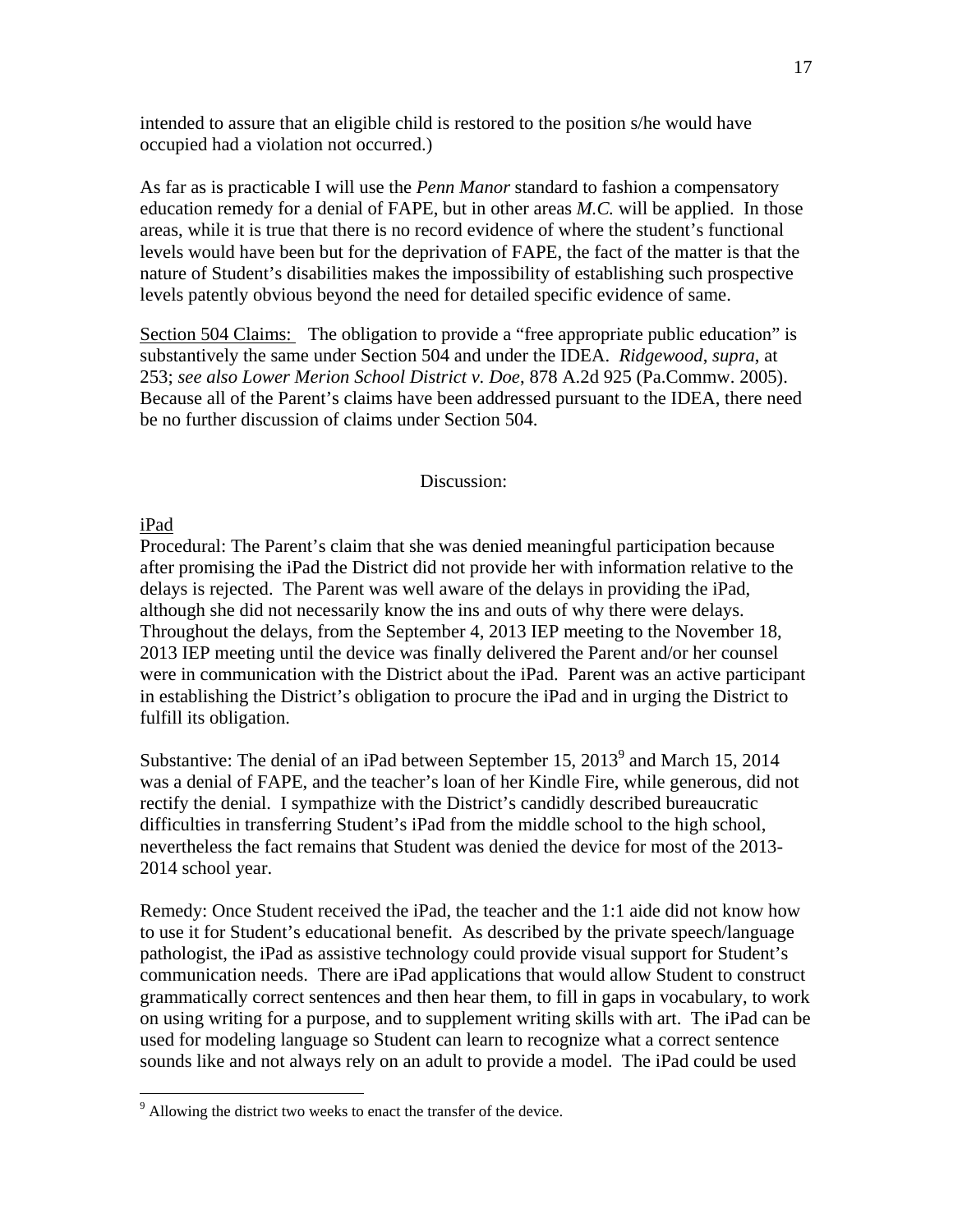to work on vocabulary at a variety of levels as opposed to solely picture association. Finally, the iPad could be utilized to provide visual supports in natural environments, such as using it in cooking class to take pictures of the steps and sequences, using the iPad in a job setting to take pictures and make a how-to presentation, and using the iPad to work on using e-mail and conveying messages. [NT 659-660, 670; P-27]

Because Student did not receive the iPad in a timely fashion and once it was received it did not contain Student's 500-word bank nor did the staff have knowledge about using it with Student, compensatory education services are due. A remedy designed to bring Student to the point where Student would have been but for the denial of FAPE, in accordance with the *Penn Manor* standard is appropriate. The iPad can be used for a variety of communication and learning opportunities, but only if Student and the adults in Student's environment can understand and operate the device and its applications.

To remedy the denial of FAPE caused by delayed delivery of Student's iPad the District will be ordered to contract with the private speech/language therapist and/or an expert in iPad educational application technology to research, acquire, and teach Student, the Parent, Student's teachers and the 1:1 aide how to use appropriate educational applications to assist Student in the variety of ways in which these applications can be useful in supporting the IEP goals. This service is to be provided at the start of each school year, beginning in September and ending no later than the end of October, for  $10<sup>th</sup>$ ,  $11<sup>th</sup>$  and  $12<sup>th</sup>$  grades to develop Student's skills in the subject areas presented each year, and to promote Student's overall communication and vocational goals. This remedy is for the 2014-2015, the 2015-2016, and the 2016-2017 school years and may extend to subsequent school years should the Parent decide to keep Student in school through the end of the school year in which Student turns 21 provided that the total number of cumulative hours has not been exceeded. The total amount of cumulative hours shall not exceed one hundred twenty [120] hours, based on the formula of denial of FAPE in 2013- 2014 of one hour each day, five days each week for twenty-four [24] weeks. The speech/language therapist and/or the expert in assistive educational technology must be paid at the usual and customary rate for such services in the [local] area. The total cost of the purchase of educational applications acquired throughout the remainder of Student's high school years may not exceed one thousand dollars [\$1000.00].

#### 1:1 Aide

Procedural: The Parent's claim that she was denied meaningful participation because after promising the 1:1 aide the District did not provide her with information relative to the delays is rejected. As was the case with the iPad, the Parent was very well aware that the District was having difficulty assigning a 1:1 aide to Student, and she and her counsel communicated about this issue during the time Student was waiting for the aide.

Substantive: The failure to provide the 1:1 aide agreed upon at the September 4, 2013 IEP meeting and memorialized in the September 5, 2013 NOREP was a denial of FAPE, and the assignment of a substitute individual three days a week did not remedy the denial. There was no evidence that the substitute aide had appropriate coursework or training, and, in violation of Student's right to the Least Restrictive Environment [LRE] this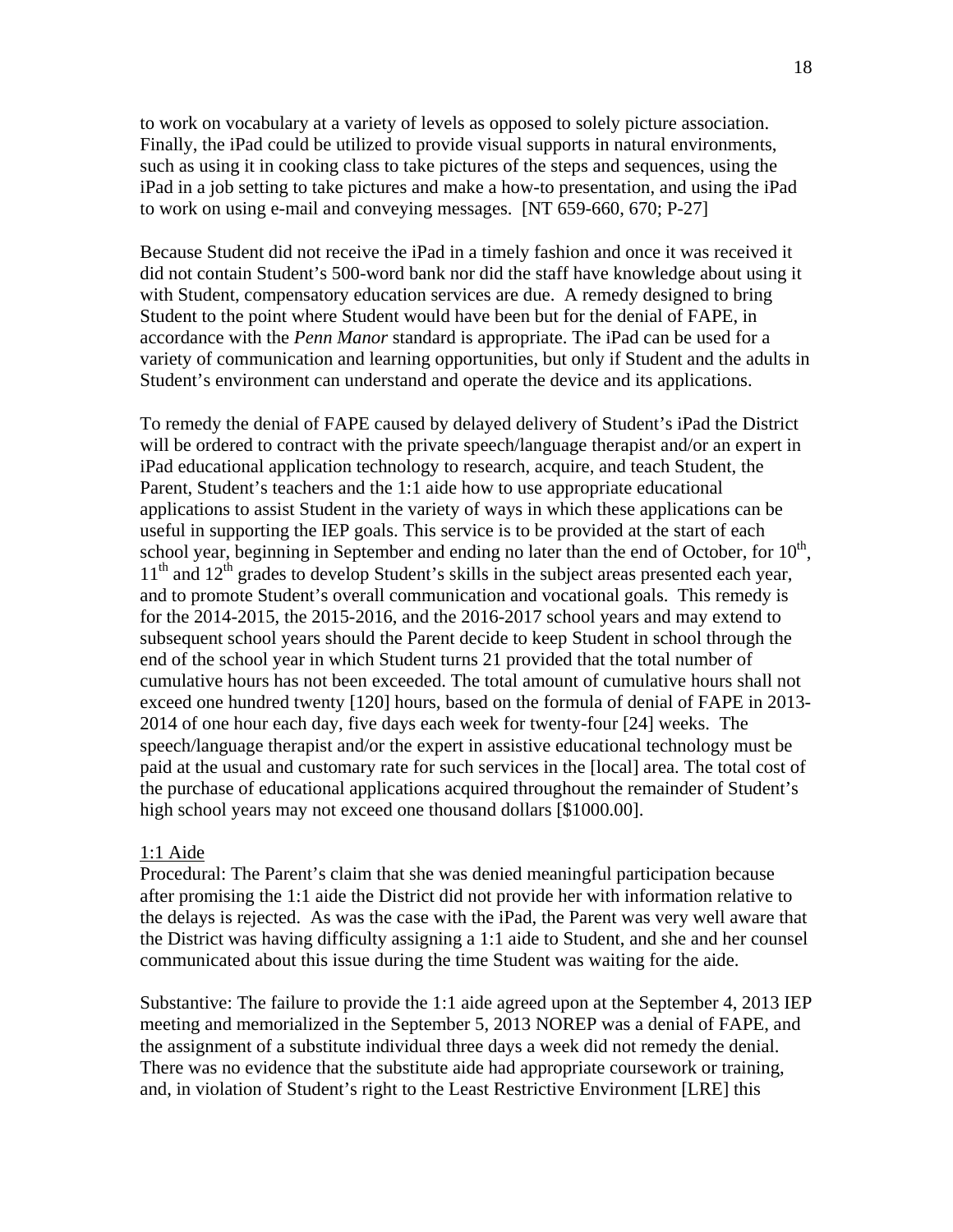individual did not take Student to any regular education classes. Again, I sympathize with the District's candidly described difficulties in having the 1:1 aide assigned, but not providing this support to Student until January 2, 2014 nevertheless constituted a denial of FAPE. However the District will be given a one-month grace period which is deemed to be a fair span of time to vigorously search out a 1:1 aide.

Remedy: Notably and fortunately Student did not have significant adjustment problems upon transitioning to the high school. However, the absence of the agreed-upon 1:1 aide, with a specific responsibility to facilitate Student's participation in some regular education classes violated Student's right to LRE. A remedy designed to bring Student to the point where Student would have been but for the denial of FAPE, in accordance with the *Penn Manor* standard is appropriate. To remedy the denial of FAPE caused by the District's failure to provide Student with the 1:1 aide thus violating Student's right to receive art and physical education in the Least Restrictive Environment, the District will be ordered to fund Student's fees and transportation costs including parking for a[n] evening, weekend or summer community art class/program[s]. The District is also ordered to fund Student's fees and transportation costs including parking for a[n] evening, weekend and/or summer physical activity/sports program[s] such as, but not limited to, membership in a community gym or fitness center, individual or group instruction in a physical skill such as karate, boxing, bowling, ice skating, swimming, or other similar physical activity program, and/or enrollment in a summer day camp. The Parent is responsible for locating the art and sports program[s] and must submit invoices, mileage logs and parking receipts to the District. The total combined cost of these programs may not exceed the cost [salary and benefits] of the 1:1 aide for a three [3] month period. The District must provide reimbursement to the Parent and/or direct payment to the chosen programs within thirty (30) days of receiving the Parent's documentation. Student may utilize this compensatory education through the school year in which Student turns 21.

#### Speech/Language

Procedural: Over the course of four IEP meetings where the Parent was accompanied by counsel the IEPs under discussion put forth the amounts and method of delivery of speech language services. The Parent disagreed and engaged a private speech/language therapist to evaluate Student's speech/language needs. The Parent successfully challenged the District's plan on her child's behalf as is detailed below. Meaningful participation does not mean that a District needs to agree with a parent's point of view, and parents have the unfettered right, as did this Parent, to challenge the District's programming. I do not find a procedural violation in this area.

Substantive: The District's adoption of the "distributed practice" approach to addressing Student's speech/language needs represents a lack of an individual determination of the type/frequency/amount of speech/language services Student needs. Although the District's speech/language therapist observed Student she never consulted with the former therapist nor did she conduct any formal reevaluation of Student's speech/language. The private speech/language therapist evaluated Student and is familiar with the distributed practice model and testified credibly that the District's IEP does not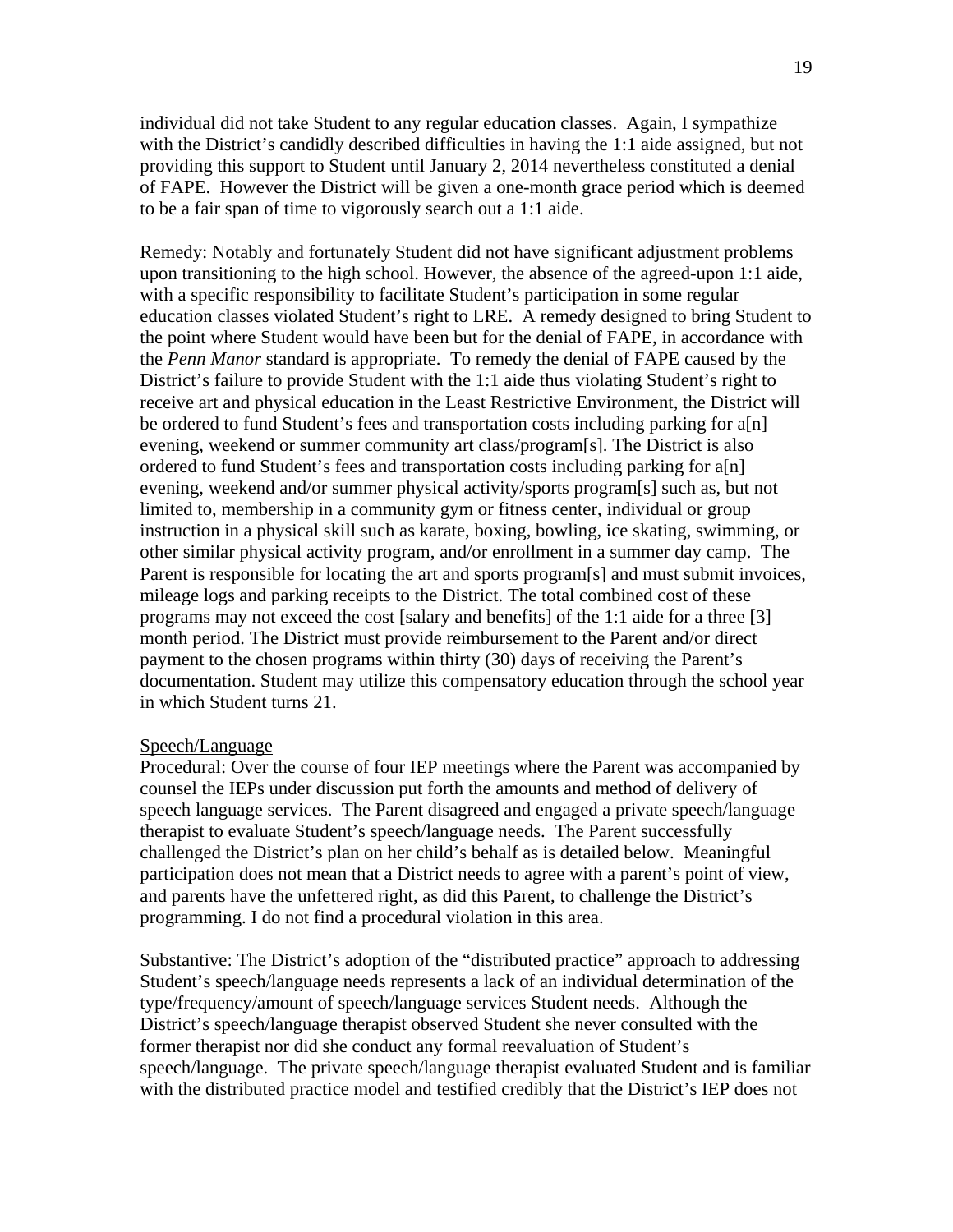provide for implementation of the distributed practice model with fidelity for this Student, and moreover testified that the District's proposal of 15 minutes per week of direct speech/language therapy is inappropriate for Student at this time given Student's age and the severity of Student's speech/language disorder. I accept in its entirety, and give substantial weight to, the testimony of the private speech/language therapist and conclude that the District denied Student FAPE in the speech/language area.

Remedy: In this instance, a remedy using the *MC* standard is appropriate. I accept the private speech/language therapist's professional recommendation that Student requires three 45-minute sessions per week in a natural environment to address Student's multiple communication needs. I understand her reasoning that Student requires work with developing vocabulary and syntax, provided in the actual environment in which Student will be communicating so that Student can learn to adjust to what kinds of messages would be appropriate. Although I considered subtracting the District's 15 minutes per week of speech/language services that it delivered to Student, I will not do so given that the speech/language therapist did not consult with the previous therapist nor did she propose a reevaluation of Student in this area until the school year was two-thirds over. Therefore to remedy the denial of FAPE in the area of speech/language services the District is required to fund private speech/language and communication services in the amount of two-and-a-quarter [2 ¼] hours per week for every week school was in session for the 2013-2014 school year. In addition, an extra one-and-a-quarter [1¼ ] hours per month for ten [10] months, [a total of twelve-and-a-half [12.5] hours], is to be used for consultation with Student's Parent, and/or staff at Student's community art and recreational programs, and/or collaboration with the speech/language therapist providing services to Student in the school setting. These hours must be used solely for speech/language and communication services, must be funded at the usual and customary rate for private speech/language and communication therapy in the Philadelphia area, and may be used after school, in the evening, on weekends and/or during the summer until the end of the school year in which Student turns 21. These hours are not to be used to substitute for the speech/language services that will be ordered to be provided through Student's IEP.

#### Present Levels

Procedural: The Parent's claim in this area is unclear. She seems to be alleging that she was denied participation in planning Student's educational program because Student was instructed according to results of assessments done in the early part of the  $9<sup>th</sup>$  grade year, and progress monitored on accordingly revised goals and objectives that, while put into draft IEPs and discussed in several IEP meetings at which she was present with counsel, were not yet part of an approved IEP. Given that the Parent reasonably questioned whether the present levels in the April 2013 middle school IEP were accurate in the fall at the beginning of high school, the parties agreed to conduct assessments, the results were discussed at the November IEP meeting, and goals and objectives were discussed and revised at the next two IEP meetings. Had the District not instructed Student according to updated academic information Student would have been ill-served. The Parent was part of the IEP revision process from the beginning; she was not denied meaningful participation.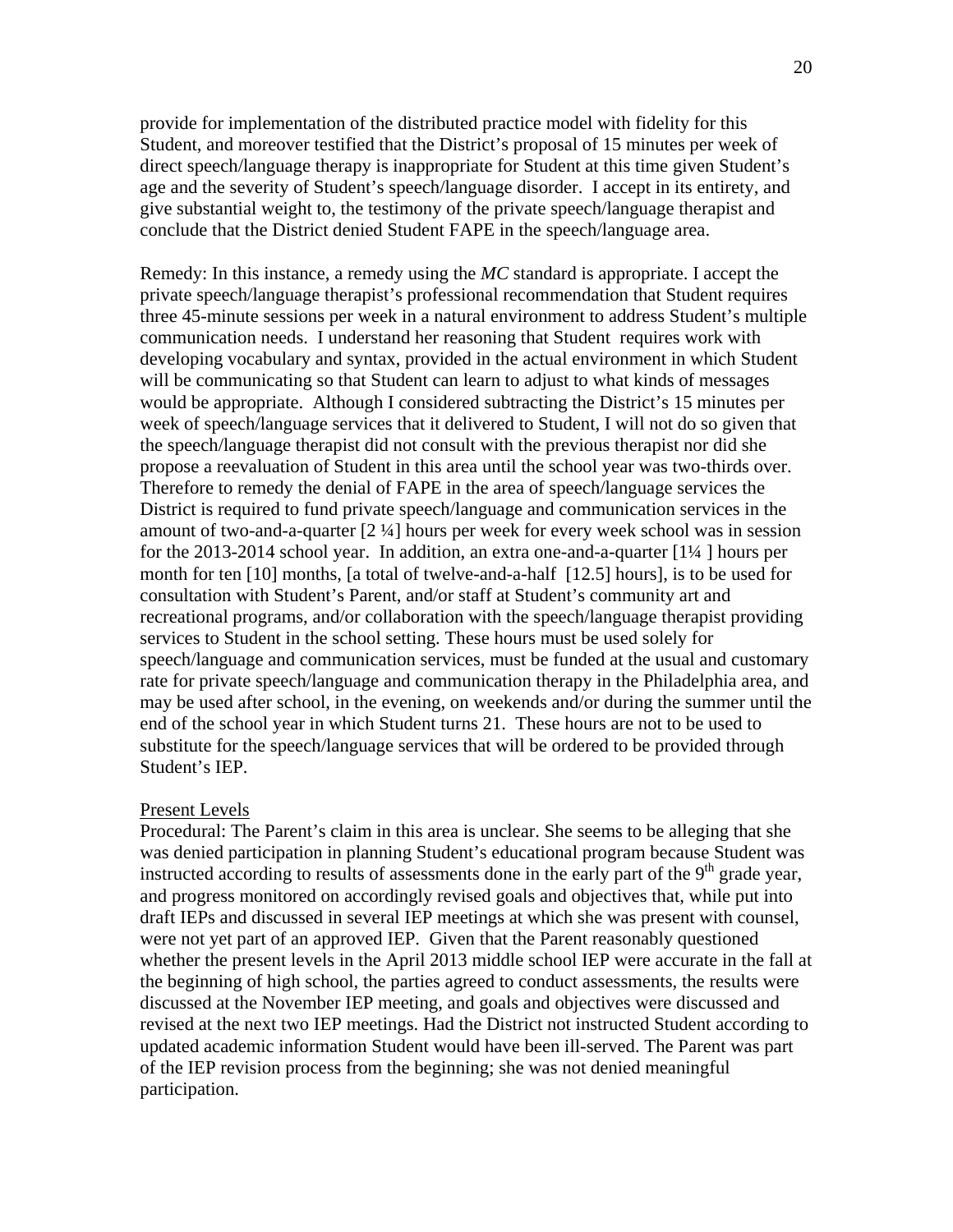Substantive: The Parent has not produced persuasive evidence to show that Student was inappropriately educated in academic areas during the 2013-2014 school year.

Remedy: The District appropriately used the assessment data to develop and modify goals and objectives for Student as the year progressed and to instruct and monitor progress on these goals and objectives. No remedy is due on this issue.

#### Transitional Planning/Career Education/Interest in Art

Procedural: The District listened when Parent relayed Student's interest in art, and provided regular education art classes to Student once the 1:1 aide was assigned. The District indicated to the Parent that it would provide Student with the experiences of attending the only two art-related exploratory classes offered at Student's high schoolweb design and cinematography, and did provide this to Student. The District explained to the Parent that the three-year Career and Technical Education [CTE] courses were only open to students once they reached tenth grade.

Substantive: Student missed attending regular education art classes due to the difficulty locating/assigning an aide. As Student is interested in art and may possibly be able to use this interest in post-secondary employment, missing these art classes was a denial of FAPE. The CTE programs are set up to run for three years beginning in  $10<sup>th</sup>$  grade. As a  $9<sup>th</sup>$  grader Student was not eligible to attend a CTE program in 2013-2014. This is not deemed to constitute a denial of FAPE. The Parent alleges discrimination under Section 504 because Student was denied access to regular education art classes. This issue is coextensive with the IDEA issue of denial of FAPE; there is no evidence that Student's not attending regular education art classes [or regular education physical education classes] was discrimination; lack of a 1:1 aide for several months was the reason Student did not go to regular education art and physical education.

Relief: The denial of FAPE resulting from Student's inability to participate in regular education art class [and regular education physical education class] will be remedied under the issue of 1:1 aide. No additional remedy is required in the area of transition planning.

#### ESY

Procedural: The Parent was present at four IEP meetings, accompanied by counsel at each. In the second of these IEP meetings [November 2013] ESY was specifically addressed, as an error regarding ESY in the previous IEP had to be corrected. ESY was presented in all IEPs following. At the end of January the Parent received the ESY registration form. At the February 19, 2014 IEP meeting the Parent brought up two new issues – alleged bullying and her desire for Student to attend a CTE program related to art. Clearly she was not hampered from raising concerns about any aspect of Student's program, including ESY, but she did not do so. The four IEP meetings as well as the Resolution Meeting in January 2014 offered a great deal of *opportunity* for meaningful parental participation and ESY could have been put front and center in any of these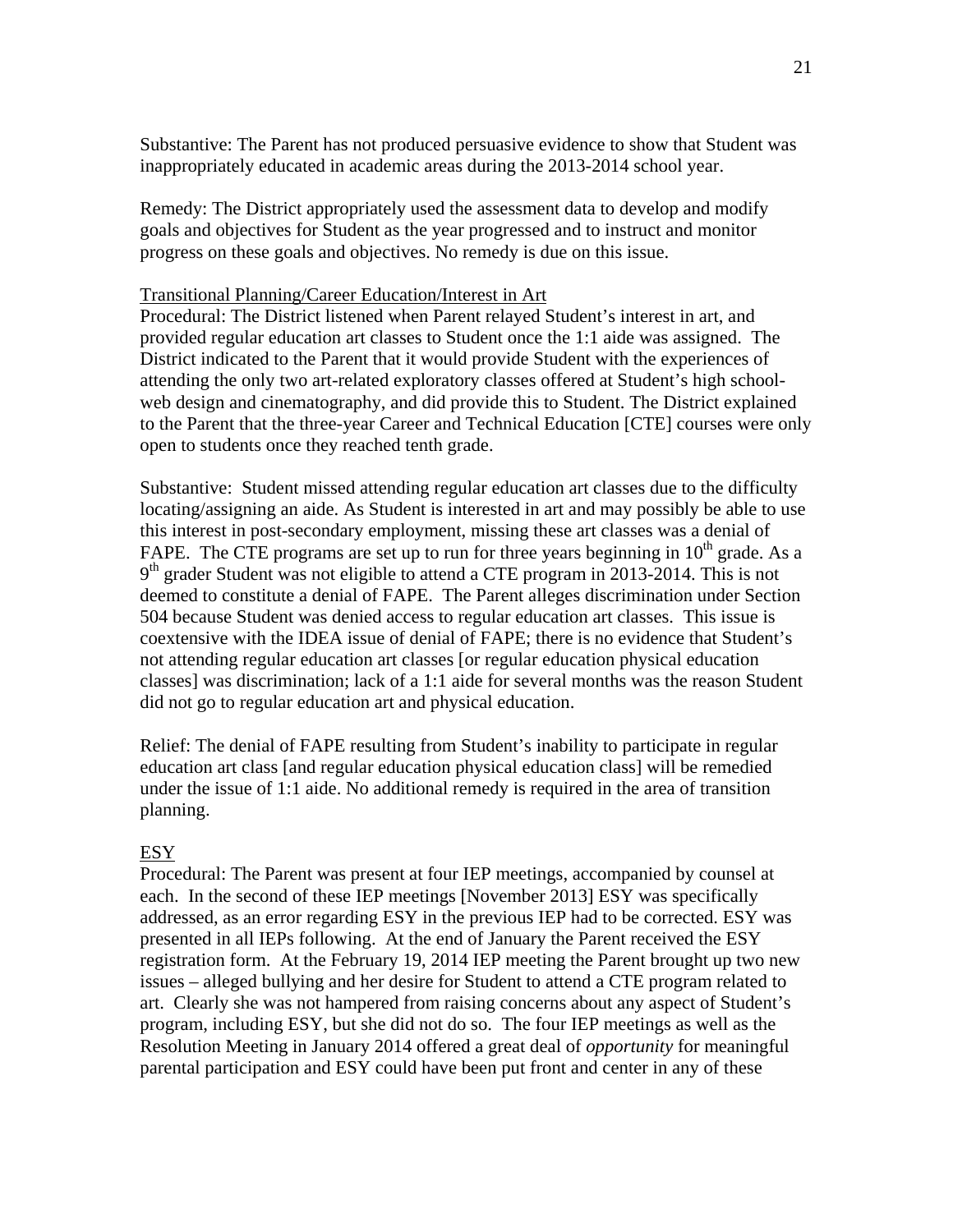meetings had the Parent chosen to do so. I find no procedural error in the offer of Student's ESY program.

Substantive: An ESY program is judged by the standards of appropriateness and FAPE that would govern any aspect of a Student's special education program – Is the program reasonably calculated to confer meaningful [not minimal] educational benefit? The Parent has argued that by proposing an ESY program of three days a week for four hours each day within a specific calendar period the District has failed to individualize the plan for Student's ESY services. As I have found recently in another matter, it is perfectly reasonable for any school district, particularly a large district with a substantial special education population, to establish time parameters for delivery of ESY services over the summer. Availability of buildings, teachers, support staff, and transportation must be established in such a way that every child who is entitled to ESY receives it. The Parents' argument that offering specific dates, days and times is a "cookie cutter" approach to Student's ESY is rejected – the ESY schedule is no more of a cookie cutter approach than establishing a school year calendar with opening and ending dates, hours of the school day, and holidays or breaks. What individualizes an ESY program are the goals and objectives in the ESY portion of the IEP. Student's ESY goals and objectives relate to the goals and objectives addressing Student's needs during the school year. Conclusions of hearing officers are specific to each case, each set of facts, and each witness and document. It may be that in another case the evidence and my conclusions would add up to a different result, but in this matter I find no denial of FAPE.

Remedy: Student is not entitled to a remedy for ESY as I find there has not been a denial of FAPE in this regard.

#### Bullying

Procedural: The Parent has not alleged a procedural violation regarding this issue.

Substantive: The Parent brings claims on Student's behalf as a denial of FAPE under the IDEA and as discrimination under Section 504 on this issue. On the same day that the District found out about the conduct of the [other] student towards Student steps were taken to address the situation. Staff including the building principal became involved. Staff were in contact with the Parent, with the other student's Guardian, met with the other student, changed Student's bus seat and then reversed the change when the Parent expressed concern about this. These steps, as far as is known, have prevented further incidents. Although the Parent characterizes the cell phone incident and the money incident[s] as bullying, the exact nature of these events is not known to the adults, and as described in the record may not rise to the level of bullying. No one but Student and the [redacted] peer know exactly what transpired between them; the interaction could have been flirtation, persuasion, bribery, manipulation, coercion or demand, or a combination of any of these. It does appear that the [other] student at the very least took advantage of Student's good nature. I find that the District handled this situation swiftly and appropriately and in a non-discriminatory manner - there is no evidence that it would have done anything more for a non-disabled Student.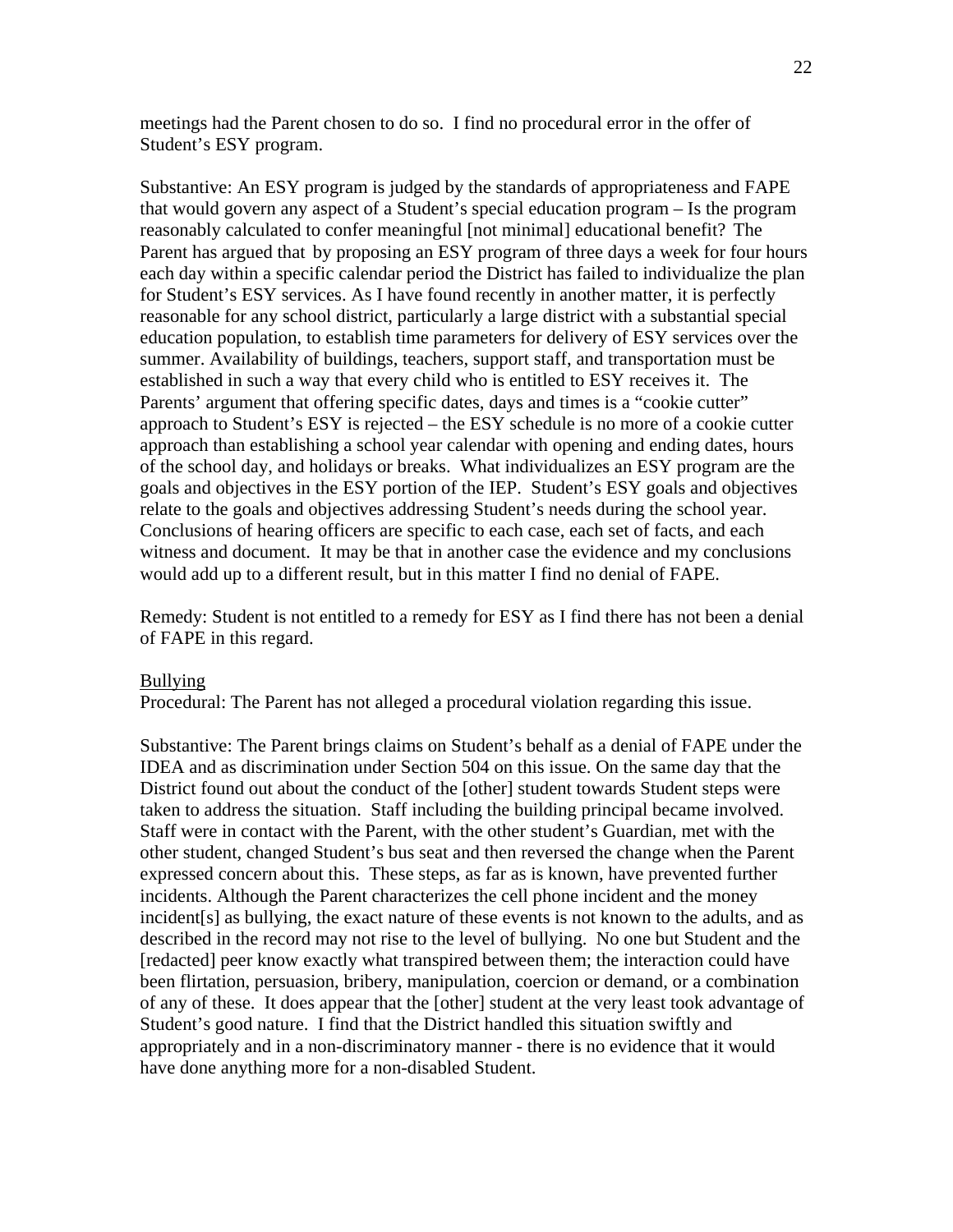Remedy: As there was no denial of FAPE under the IDEA and there was no discrimination under Section 504 there is not a remedy per se. However I do find that given Student's age and communication deficits the plan to address self-advocacy skills once an IEP term is insufficient. An order to substantially increase the provision of this service will be entered.

## Evaluation

Students must receive reevaluations every three years. As Student is entering 10th grade Student will continue to receive special education programming for at least three more years, and for several more if the Parent elects to have Student continue to attend through the school year in which Student turns 21. Formal evaluation consisting of record review, parent input, teacher input, student input, special education and regular education classroom observations, as well as formal cognitive, achievement, speech/language, social/emotional, executive functioning, assistive technology and vocational assessments are necessary to provide a robust basis upon which to plan Student's IEP goals and objectives, specially designed instruction and supportive services in the coming years.

#### **Order**

It is hereby ORDERED that:

- 1. The District did not significantly impede the Parent's opportunity to participate in the decision-making process regarding the provision of a free appropriate public education to Student.
- 2. The District failed to provide Student with a free appropriate public education during the 2013-2014 school year by:
	- a. Failure to comply with the requirement in Student's Individualized Education Plan that Student be provided an iPad as assistive technology; and
	- b. Denial of Student's ability to participate in the Least Restrictive Environment through failure to comply with the requirement in the IEP as amended by a Notice of Recommended Educational Placement that Student be provided a 1:1 aide so that Student could participate in some general education classes; and
	- c. Denial of appropriate speech/language services based on Student's individual needs.
- 3. The Parent's Section 504 claims on behalf of Student are coextensive with and have been addressed pursuant to the IDEA.
- 4. The District must provide Student with compensatory education as follows: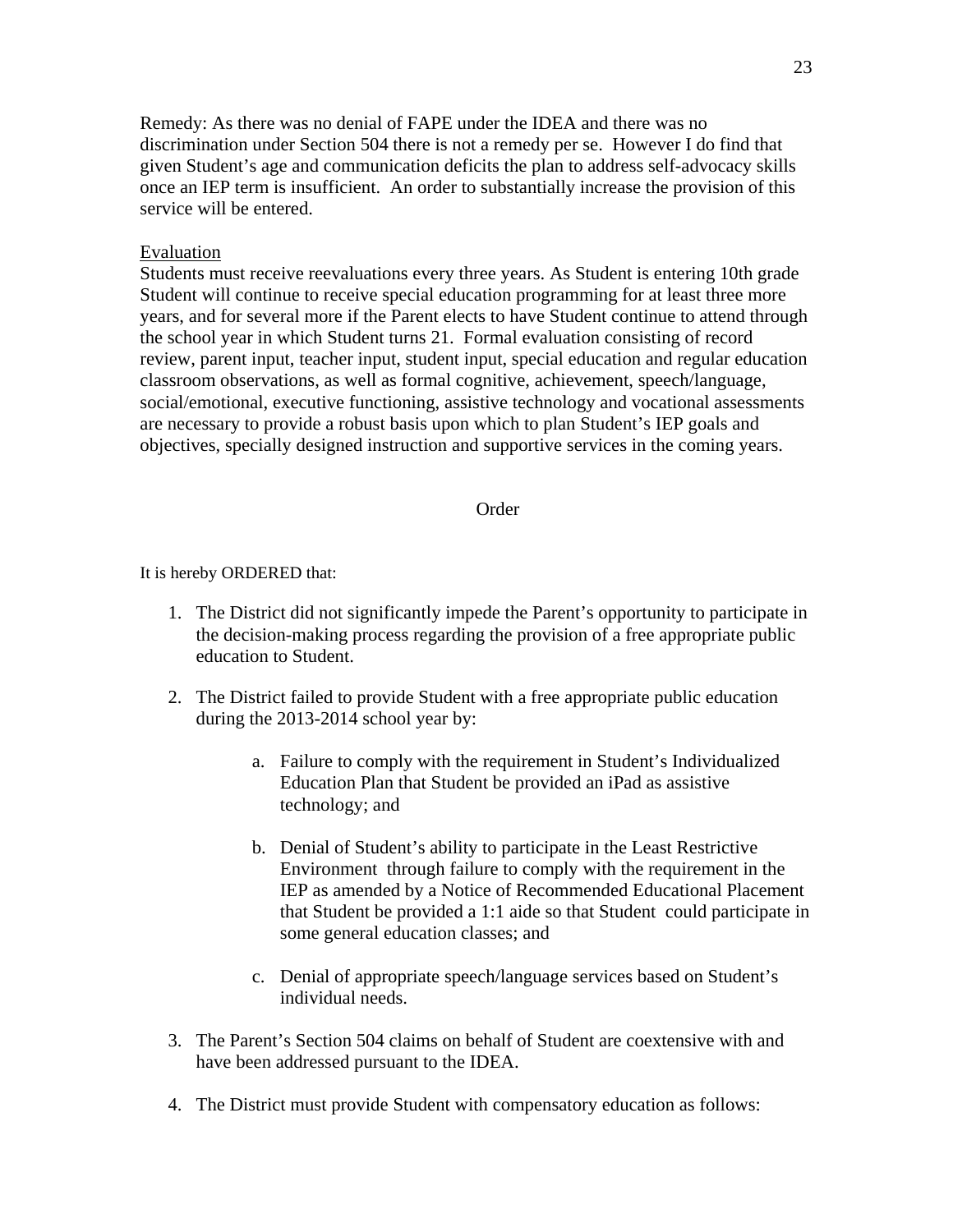- a. To remedy the denial of FAPE caused by delayed delivery of Student's iPad the District is ordered to contract with the private speech/language therapist and/or an expert in iPad educational application technology to research, acquire, and teach Student, the Parent, Student's teachers and the 1:1 aide how to use appropriate educational applications to assist Student in the variety of ways in which these applications can be useful in supporting the IEP goals. This service is to be provided at the start of each school year, beginning in September and ending no later than the end of October, for  $10^{th}$ ,  $11^{th}$  and  $12^{th}$ grades to develop Student's skills in the subject areas presented each year, and to promote Student's overall communication and vocational goals. This remedy is for the 2014-2015, the 2015-2016, and the 2016-2017 school years and may extend to subsequent school years should the Parent decide to keep Student in school through the end of the school year in which Student turns 21 provided that the total number of cumulative hours has not been exceeded. The total amount of cumulative hours shall not exceed one hundred twenty [120] hours, based on the formula of denial of FAPE in 2013-2014 of one hour each day, five days each week for twenty-four [24] weeks. The speech/language therapist and/or the expert in assistive educational technology must be paid at the usual and customary rate for such services in the Philadelphia area. The total cost of the educational applications acquired throughout the remainder of Student's high school years may not exceed one thousand dollars [\$1000.00].
- b. To remedy the denial of FAPE caused by the District's failure to provide Student with the 1:1 aide thus violating Student's right to receive art and physical education in the Least Restrictive Environment, the District is ordered to fund Student's fees and transportation costs including parking for a[n] evening, weekend or summer community art class/program[s]. The District is also ordered to fund Student's fees and transportation costs including parking for a[n] evening, weekend and/or summer physical activity/sports program[s] such as, but not limited to, membership in a community gym or fitness center, individual or group instruction in a physical skill such as karate, boxing, bowling, ice skating, swimming, or other similar physical activity program, and/or enrollment in a summer day camp. The Parent is responsible for locating the art and sports program[s] and must submit invoices, mileage logs and parking receipts to the District. The total combined cost of these programs may not exceed the cost [salary and benefits] of the 1:1 aide for a three [3] month period. The District must provide reimbursement to the Parent and/or direct payment to the chosen programs within thirty (30) days of receiving the Parent's documentation. Student may utilize this compensatory education through the school year in which Student turns 21.
- c. To remedy the denial of FAPE in the area of speech/language services the District is required to fund private speech/language and communication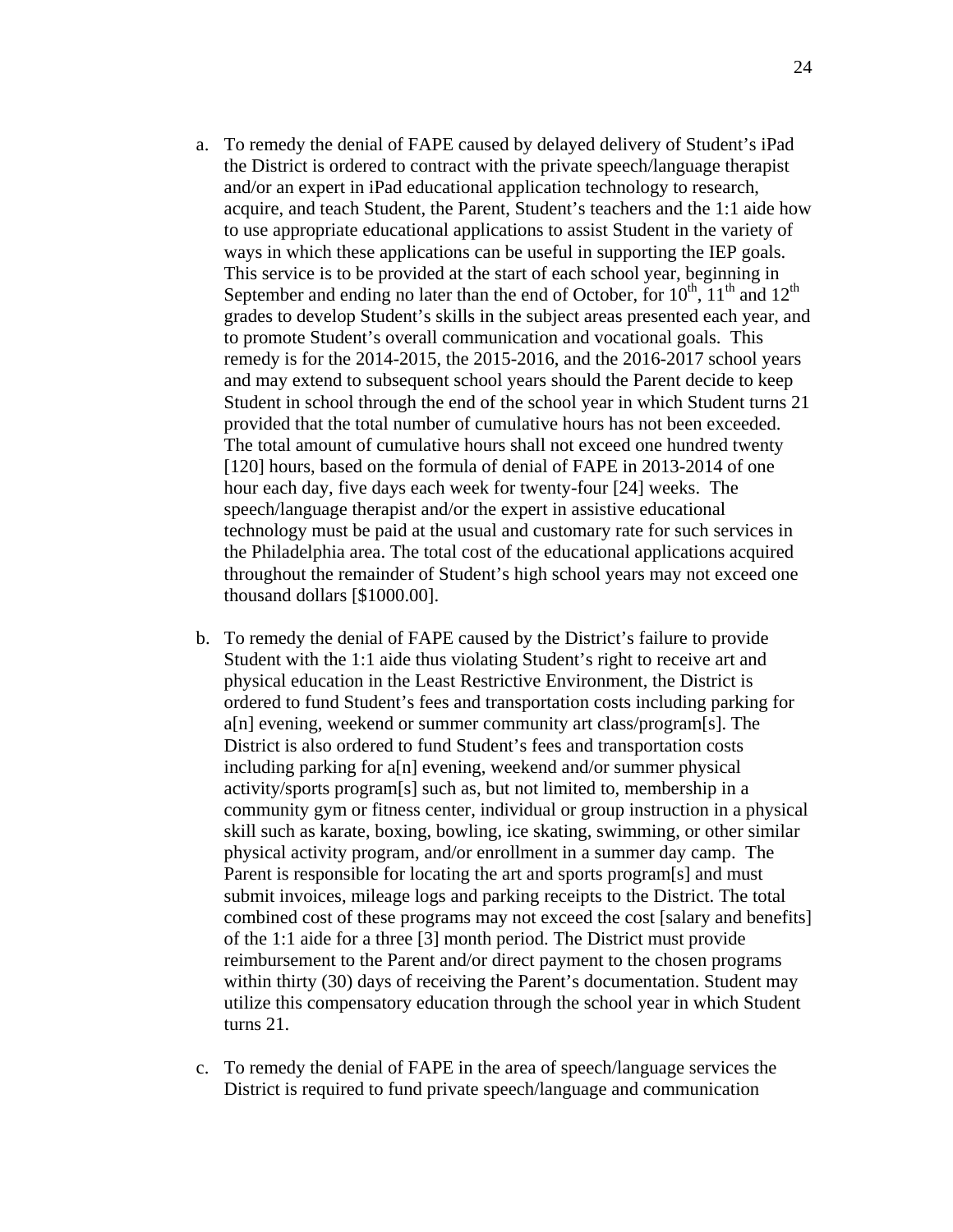services in the amount of two-and-a-quarter [2 ¼] hours per week for every week school was in session for the 2013-2014 school year. In addition, an extra one-and-a-quarter [1¼ ] hours per month for ten [10] months, [a total of twelve-and-a-half [12.5] hours], is to be used for consultation with Student's Parent, and/or staff at Student's community art and recreational programs, and/or collaboration with the speech/language therapist providing services to Student in the school setting. These hours must be used solely for speech/language and communication services, must be funded at the usual and customary rate for private speech/language and communication therapy in the Philadelphia area, and may be used after school, in the evening, on weekends and/or during the summer until the end of the school year in which Student turns 21. These hours are not to be used to substitute for the speech/language services that will be ordered to be provided through Student's IEP.

- 5. The District is further ORDERED to:
	- a. Continue, as part of the IEPs, to provide Student with a personal iPad throughout Student's attendance in high school. Further, pursuant to the compensatory services regarding the iPad ordered above, on an annual basis and no later than the end of October of Student's remaining school years, the District must make Student's special education and regular education teachers and the 1:1 aide available for training by the private speech/language therapist and/or assistive technology expert on the educational applications and educational/communication uses of the iPad for Student in coursework and communication for that school year.
	- b. Continue, as part of the IEPs, to provide Student with a 1:1 aide throughout the school day throughout Student's attendance in high school unless and until the entire IEP team, with particular emphasis on the Parent, believes that the aide can and should be faded for part of the day, or eliminated entirely, in order to promote Student's growing independence in the school setting.
	- c. Provide, as part of the IEPs, direct speech/language therapy with an appropriately credentialed speech/language therapist with experience with older students with autism at the rate of three 45-minute sessions weekly. Two of these sessions must be individual sessions; the other session may be a small group session, with no more than a total of four students in the group, to facilitate Student's practicing communication skills with peers. Further, in order to ensure ongoing assessment of each school environment and to coach/monitor team members in their responsibilities to assist Student to practice communication skills, Student's IEP must provide for seventy-five [75] minutes per month of speech/language consultation services, at least fifteen [15] minutes of which must be consultation with the Parent.
	- d. Provide, as part of Student's IEP, direct instruction on self-advocacy through modeling, social stories, group discussion, videos and/or other methods. This